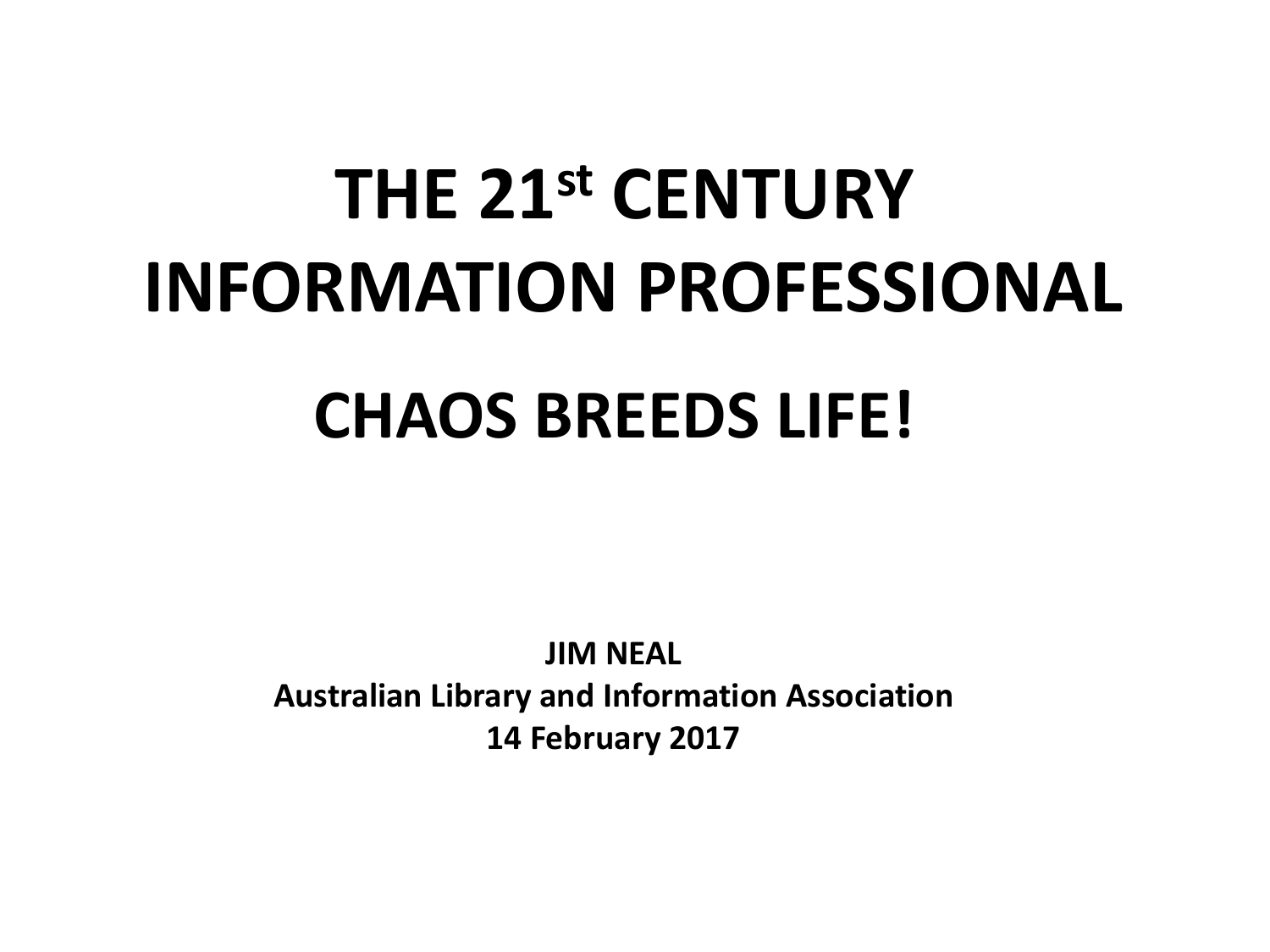### **WHAT IS PROVOKING NEW THINKING ABOUT THE 21ST CENTURY LIBRARY?**

- **Rapidly Shifting User Behaviors/Expectations**
- **Redundant Inefficient Library Operations**
- **Aging Service Paradigms**
- **Increasing Emphasis on Unique Resources**
- **Need to Achieve Scale and Network Effects Through Aggregation**
- **Acceleration of Collective Innovation**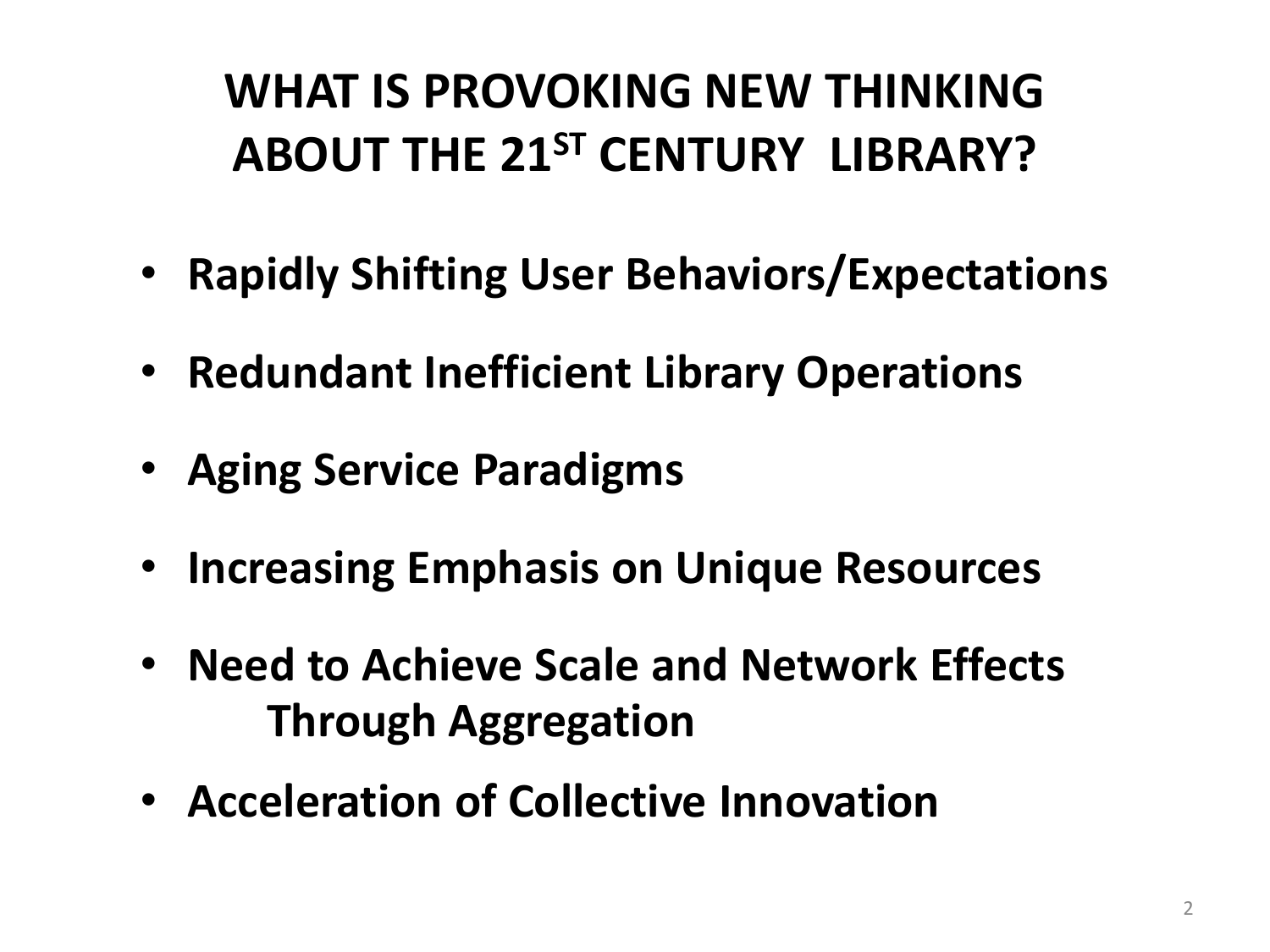### **WHAT IS PROVOKING NEW THINKING ABOUT THE 21ST CENTURY LIBRARY?**

- **Mobility of User**
- **Cloud Computing**
- **Semantic Web**
- **Open Content**
- **Globalization**
- **Collective Intelligence**
- **Online Education/MOOC**
- **Assessment**
- **Customization/Personal Web**
- **Economic Context**
- **Radical Collaboration**
- **E-Research**
- **Information Policy**
- **Mutability**
- **The Internet of Things**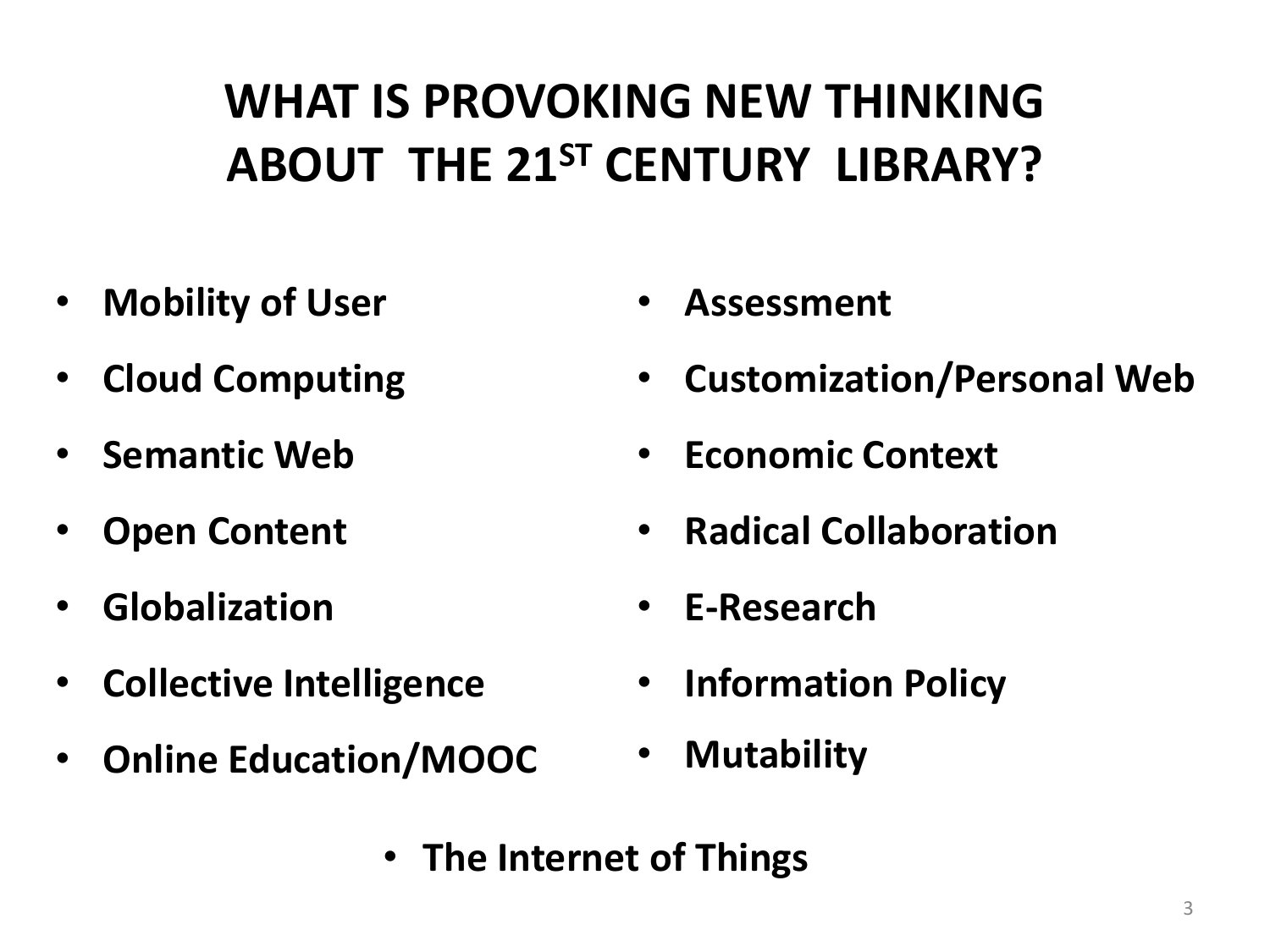### **NEW TECHNOLOGIES AND THE 21ST CENTURY LIBRARY**

- **Mobiles and Tablets (single, portable multi-purpose device)**
- **Cloud Computing (distributed processing and applications)**
- **Geo-Everything (geolocation and geotagging)**
- **Personal Web (customized management of online content)**
- **Linked Data (connecting and relating structured information)**
- **Semantic-Aware Applications (meaning to provide answers)**
- **Smart Objects (links physical world with information**)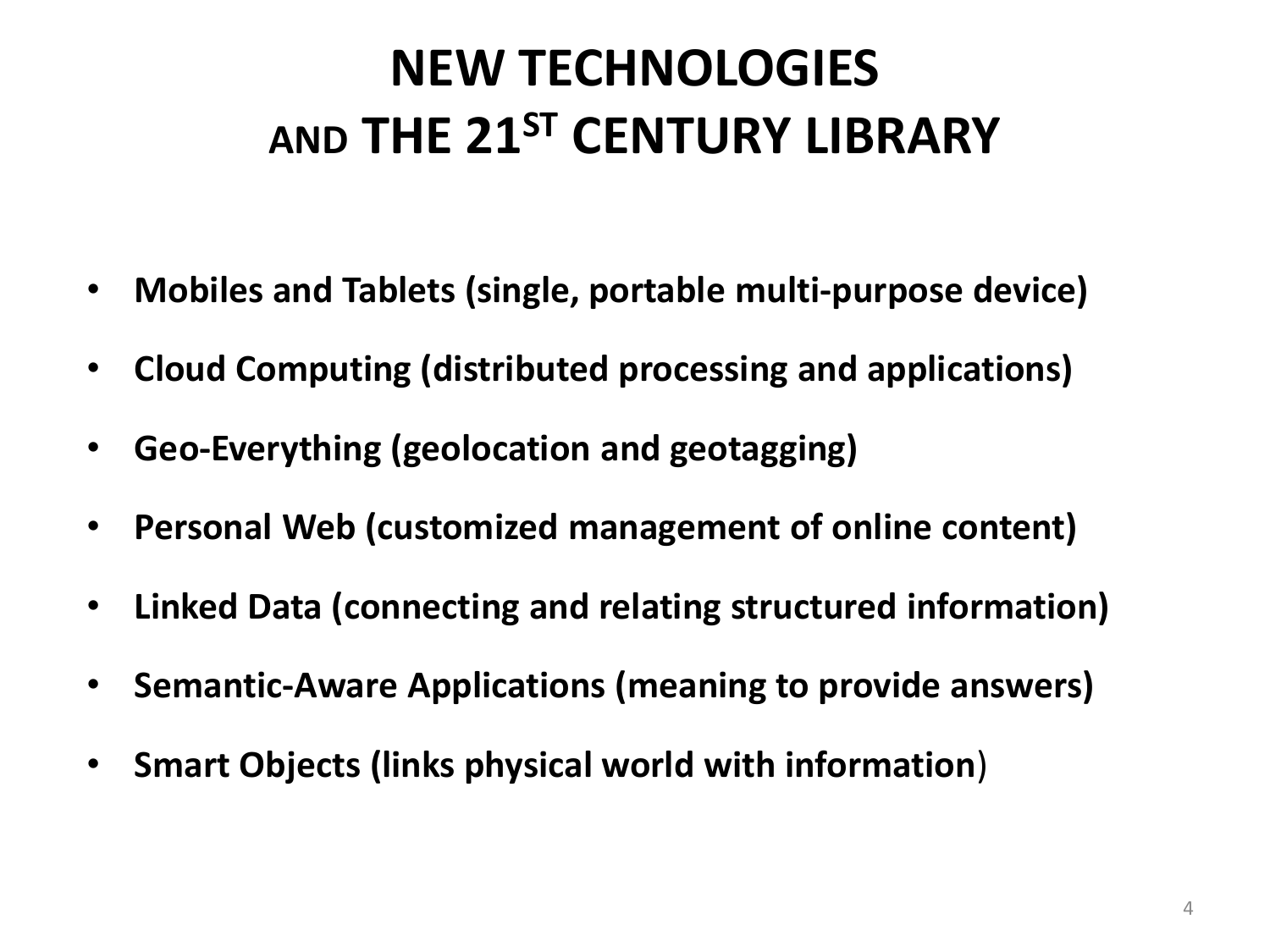### **NEW TECHNOLOGIES AND THE 21ST CENTURY LIBRARY**

- **Open Content (wide distribution and repurposing)**
- **MOOC (massive open online courses)**
- **Electronic Book (platforms, applications, redefinition)**
- **Data/Big Science (research information management)**
- **Games As Learning Tools (participation and interaction)**
- **Visualization and Simulation (more meaningful and intuitive)**
- **3-D Printing**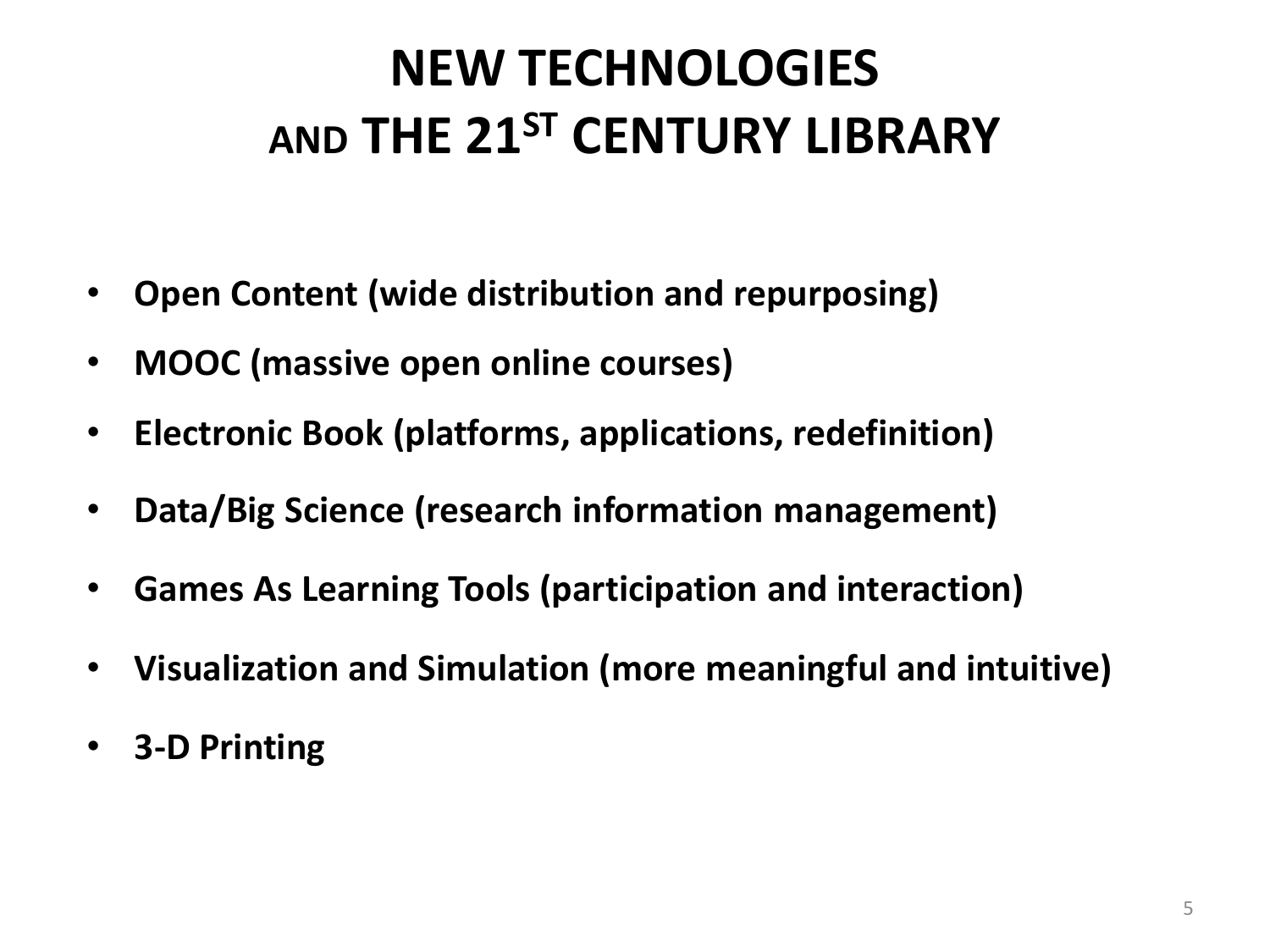## **DO 20TH CENTURY SKILLS STILL MATTER?**

- **Information Selection**
- **Information Acquisition**
- **Information Synthesis**
- **Information Navigation**
- **Information Dissemination**
- **Information Interpretation**
- **Information Understanding**
- **Information Use**
- **Information Application**
- **Information Archiving**
- **In Support of Teaching and Learning**
- **In Support of Research and Scholarship**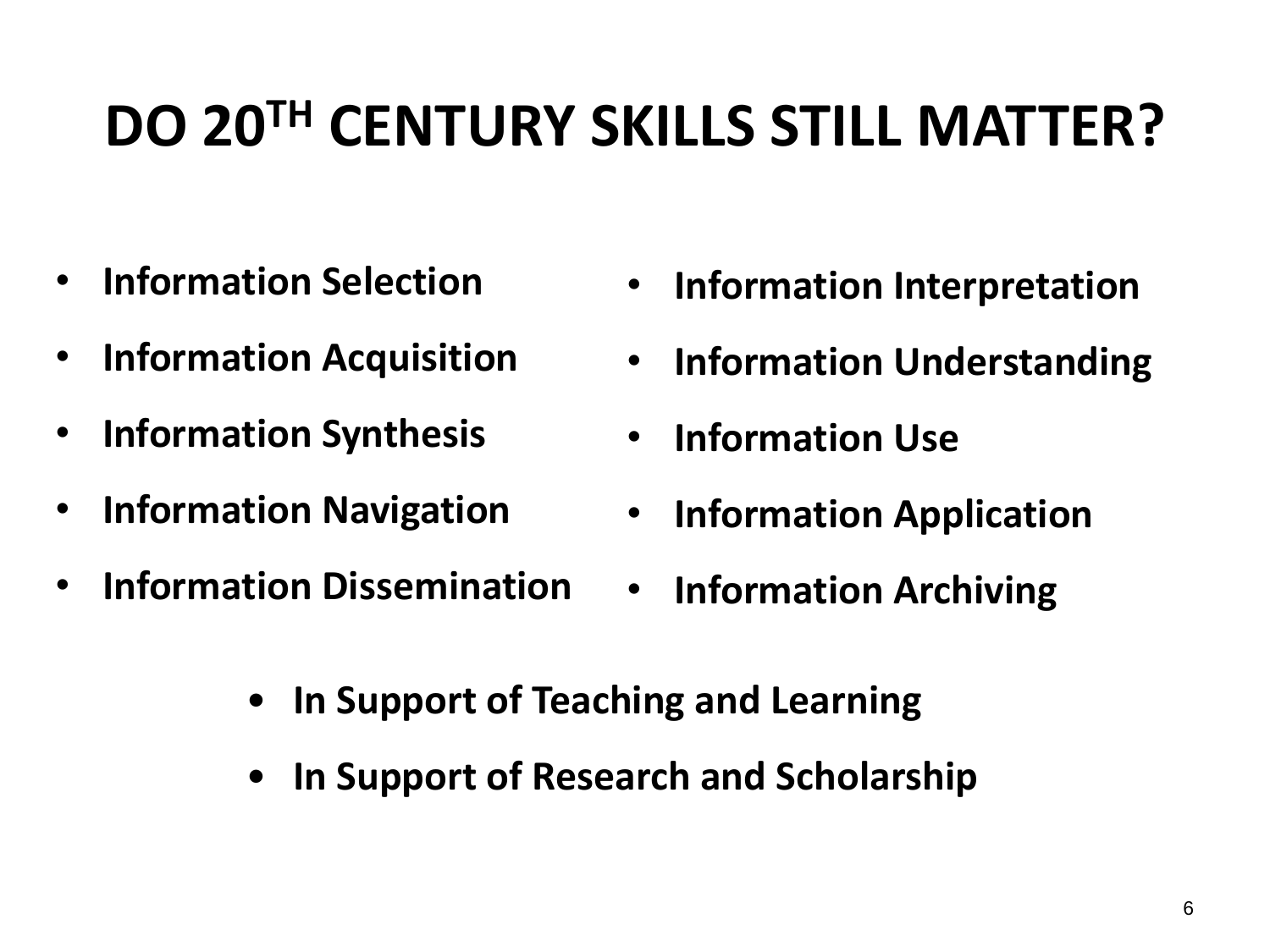### **ARE NEW SKILLS NEEDED FOR CHANGING LIBRARY ROLES?**

- **Libraries as Consumers**
- **Libraries as Intermediaries and Aggregators**
- **Libraries as Publishers**
- **Libraries as Educators**
- **Libraries as R&D Organizations**
- **Libraries as Entrepreneurs**
- **Libraries as Policy Advocates**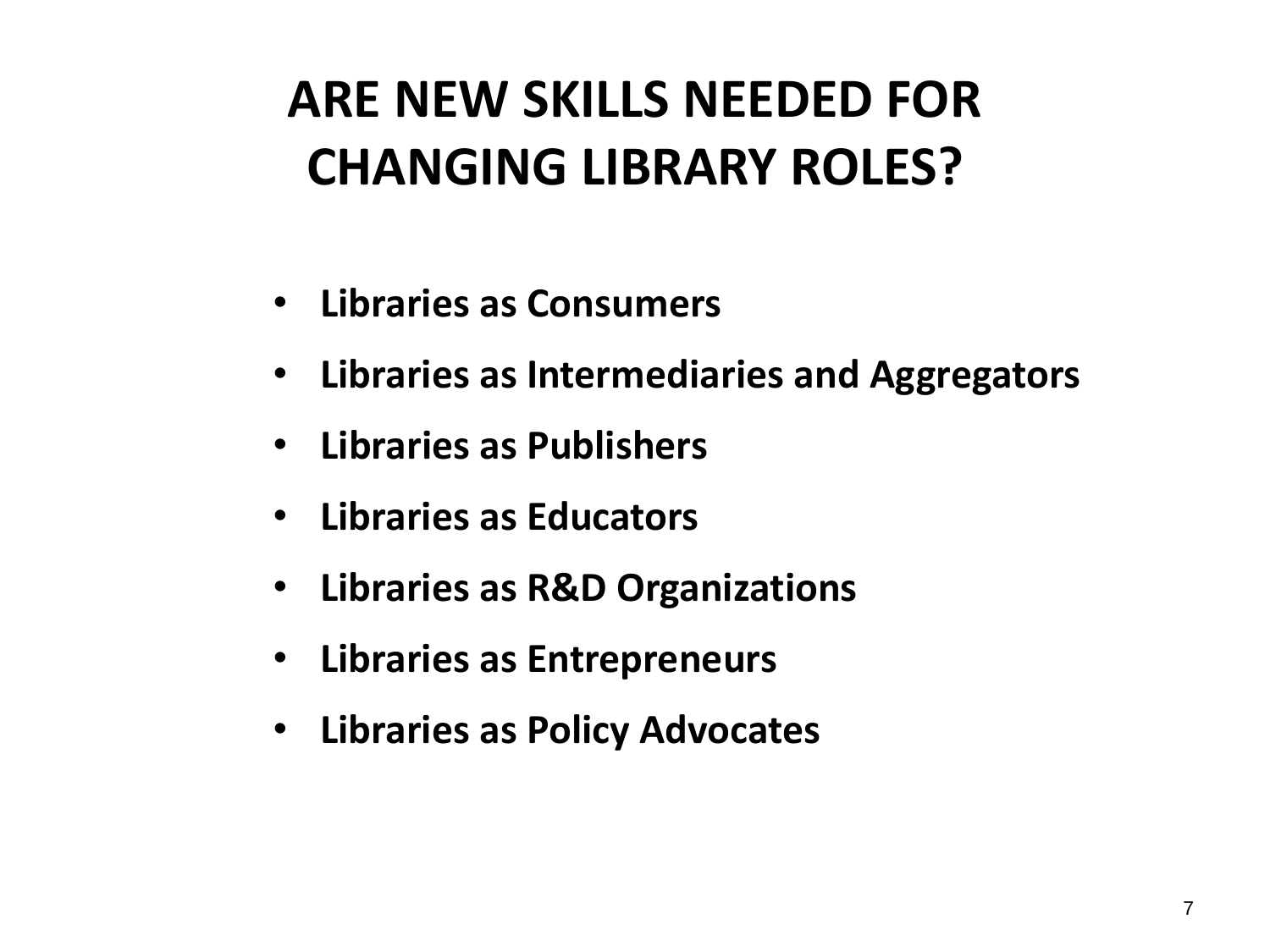## **THE SHIFTING VISION OF THE LIBRARY**

- **Legacy**
- **Infrastructure**
- **Repository**
- **Portal**
- **Platform**
- **Application**
- **Enterprise**
- **Public Interest**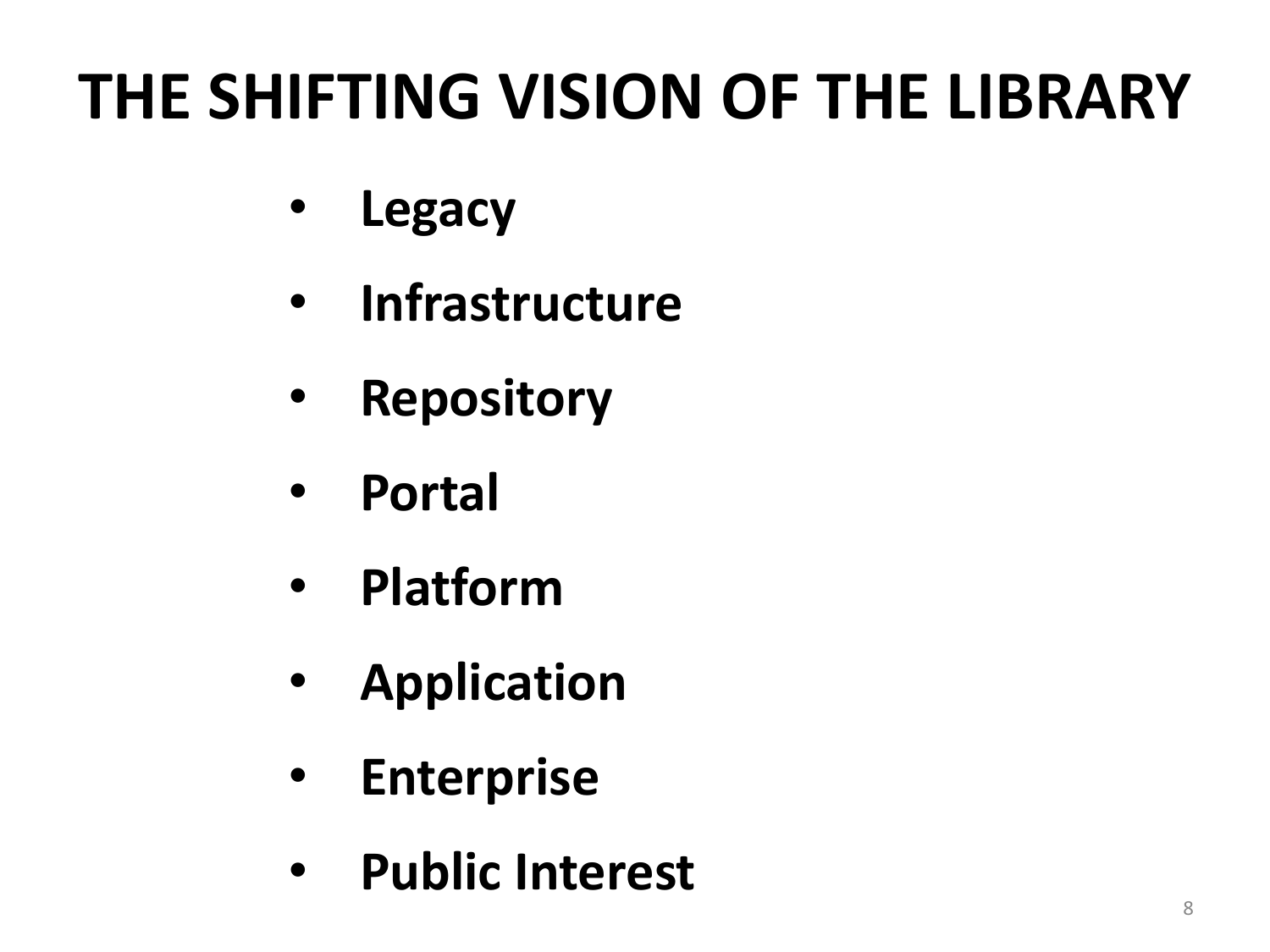# **BUILDING THE DIGITAL LIBRARY QUALITY=CONTENT+FUNCTIONALITY**

- **Published/Licensed Content**
- **Primary Content**
- **Open Web Content**
- **Institutional Content**
- **Research Data Content**
- **Multimedia Content**
- **Integrated Services**
- **Software Tools**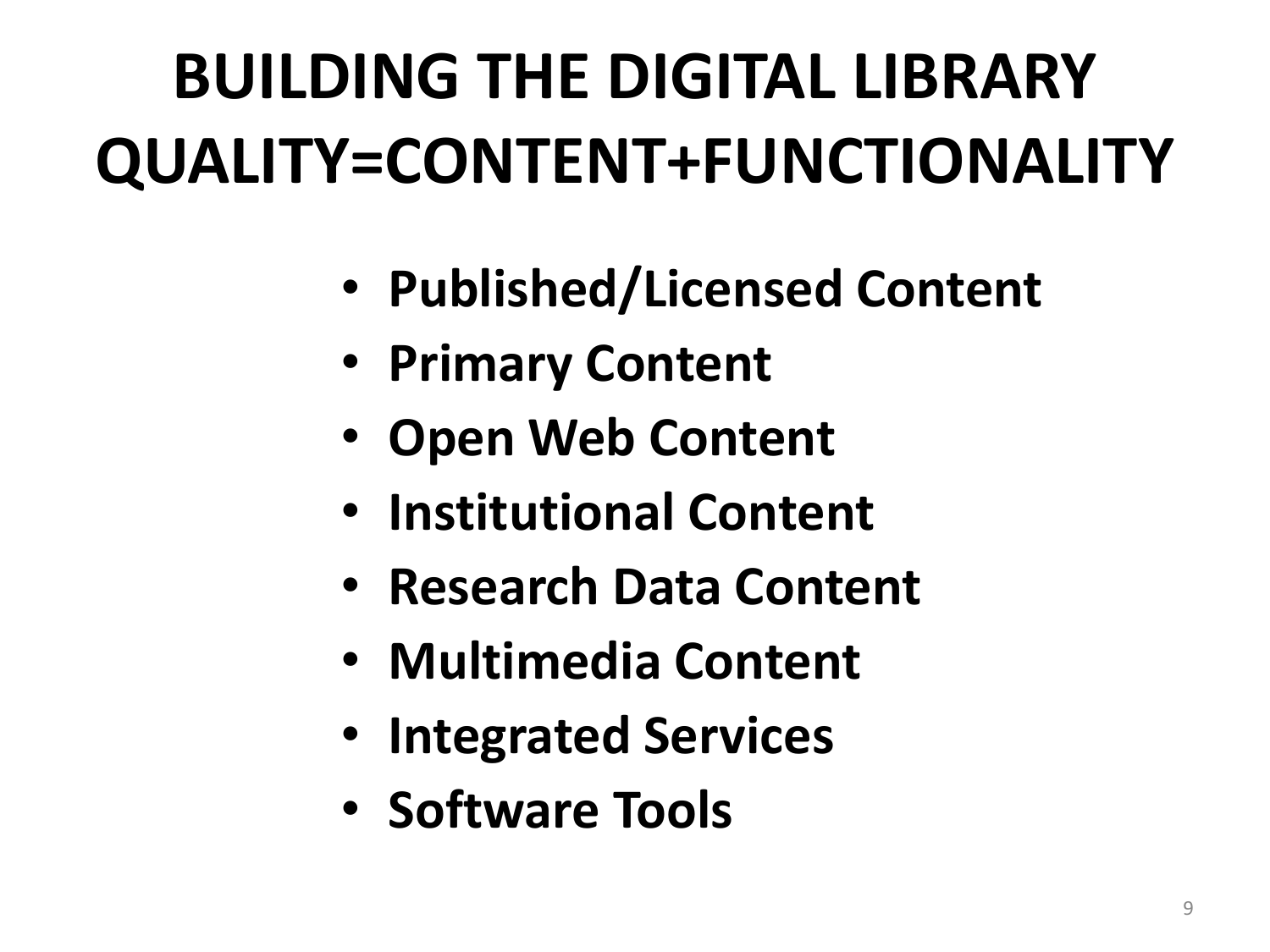#### **PRESERVE AND ARCHIVE THE CONTENT**

| • Archive as Repository  | <b>HOLD</b>   |
|--------------------------|---------------|
| • Archive as Persistence | <b>ACCESS</b> |
| • Archive as Curation    | <b>SECURE</b> |
| • Archive as Steward     | <b>CARE</b>   |

- **Analog**
- **Digital Conversion**
- **Born Digital**
- **Disaster Preparedness**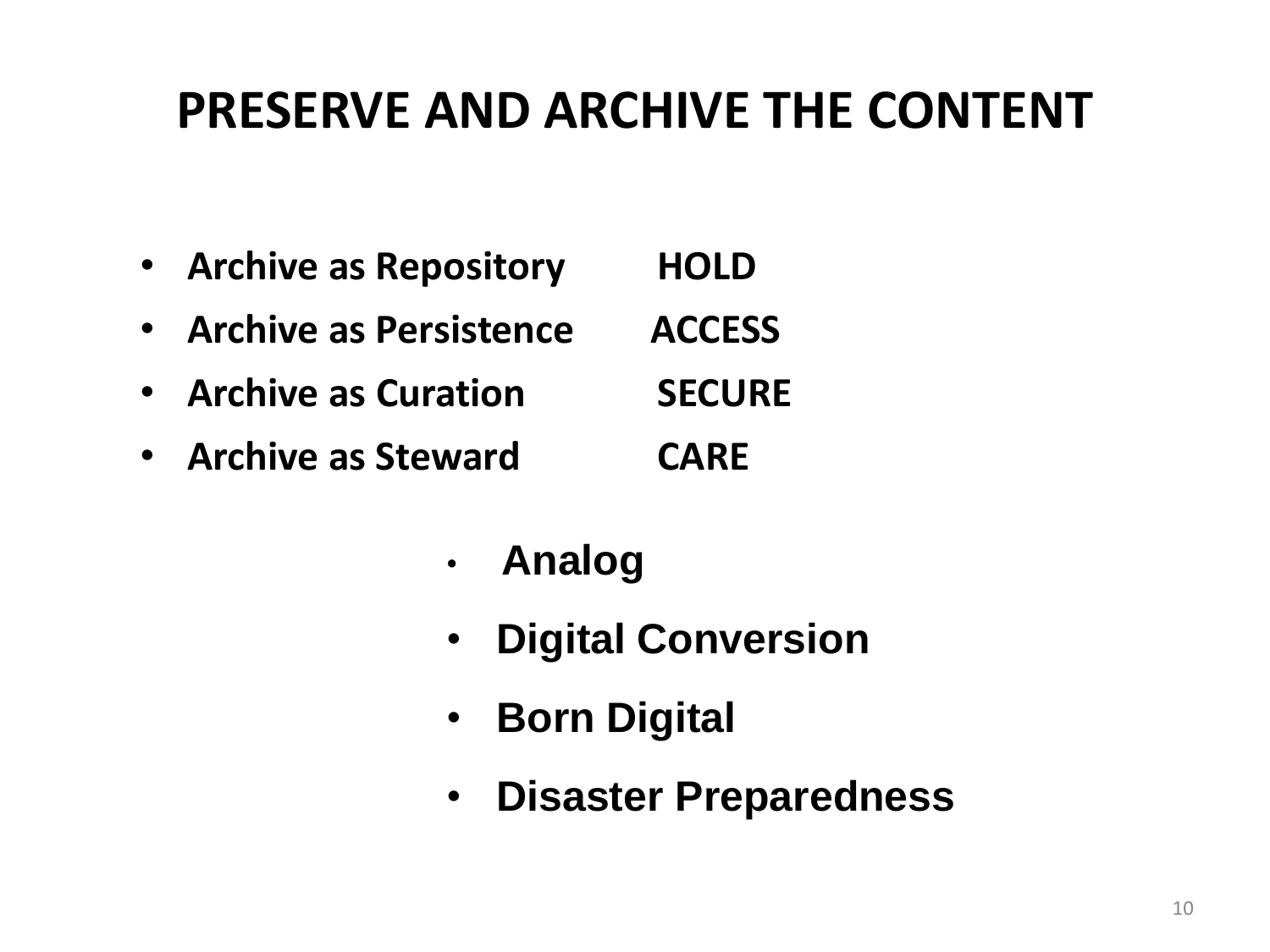### **BREADTH AND DIVERSITY OF BORN-DIGITAL CONTENT**

- **Licensed/Published Works (E-Journals, E-Books) (Commercial, Academic, Independent, Self-Publishing)**
- **E-Video and E-Audio**
- **Digital Government**
- **Online Learning Materials**
- **Research Data**
- **Social Media**
- **E-Archives (Personal Papers, Organizational Records)**
- **Web Sites and Web Documents**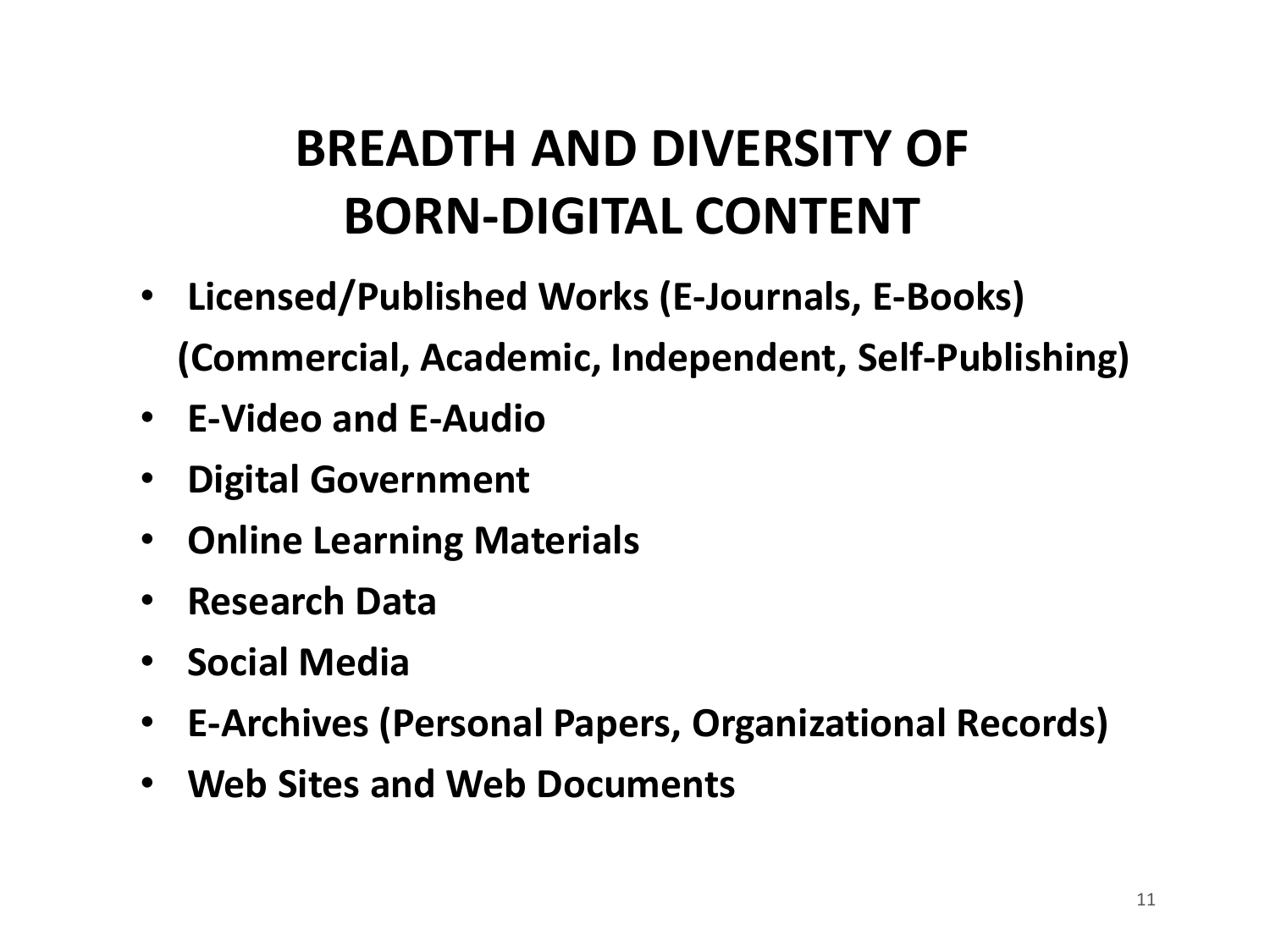### **BREADTH AND DIVERSITY OF BORN-DIGITAL CONTENT**

- **Visual Images**
- **Spatial Data (Longitudinal Observations)**
- **Software/Applications (Proprietary, Open Source)**
- **Video Games**
- **Medical Data (Personal Health Records)**
- **Live Feeds (RSS, News)**
- **Visualizations/Simulations**
- **Interoperable Metadata (MARC, BIBFRAME, schema.org)**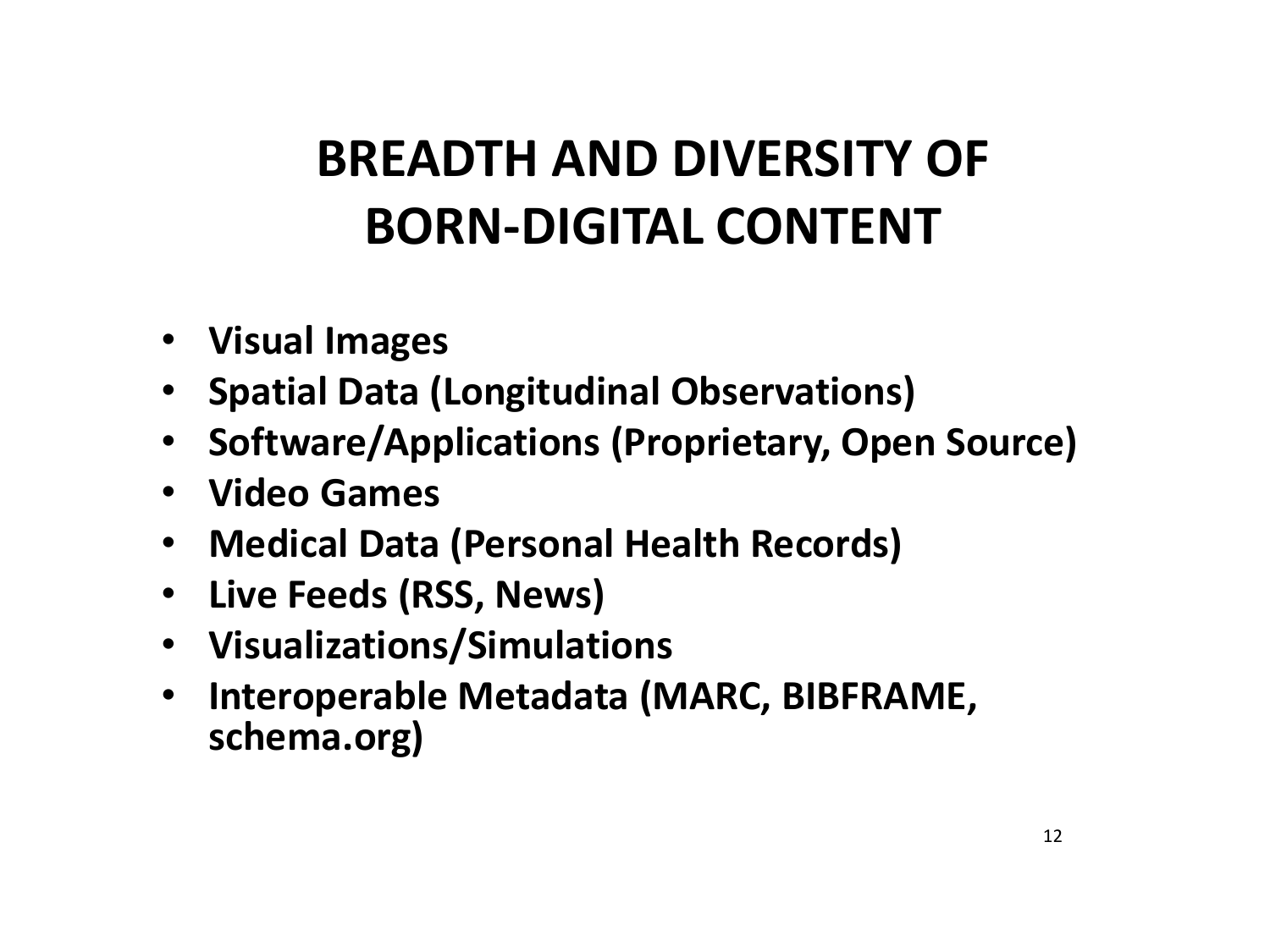#### **ADVANCE THE REPOSITORY MOVEMENT**

- **Discipline Repositories**
- **Institutional Repositories**
- **Data Repositories**
- **Departmental/School Repositories**
- **Individual Repositories**
- **Learning Repositories**
- **Government Repositories**
- **National Repositories**
- **Publisher Repositories**
- **Research Data Repositories**

#### **THE RIGHT TO TEXT AND DATA MINE**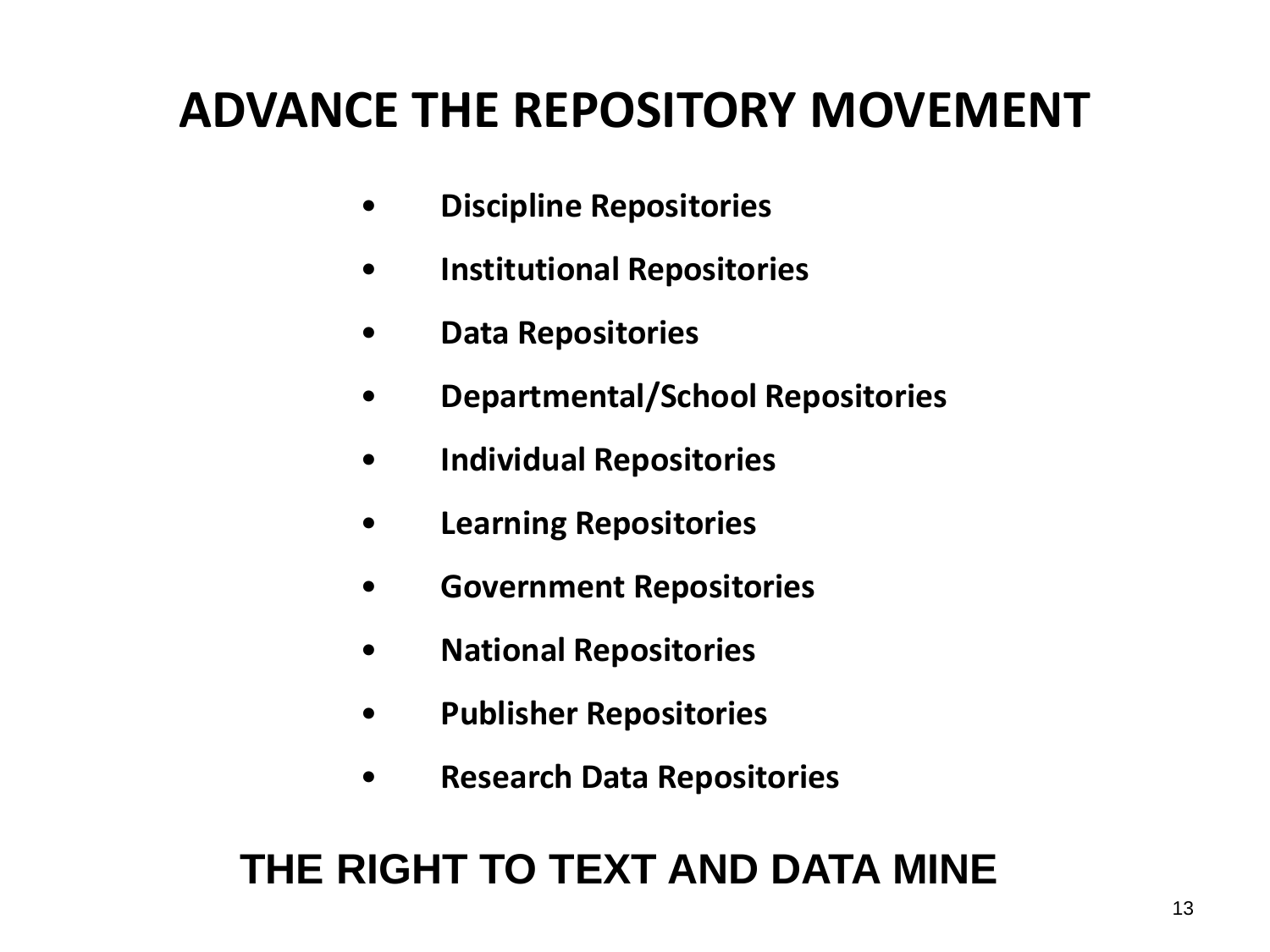## **SUPPORT THE NEEDS OF BIG DATA**

- Federal/Funding Agency Mandate
- Massive Data Sets
- Unstructured Data/Curation
- Extraction
- Distribution
- Collaboration
- Visualization
- Simulation
- Preservation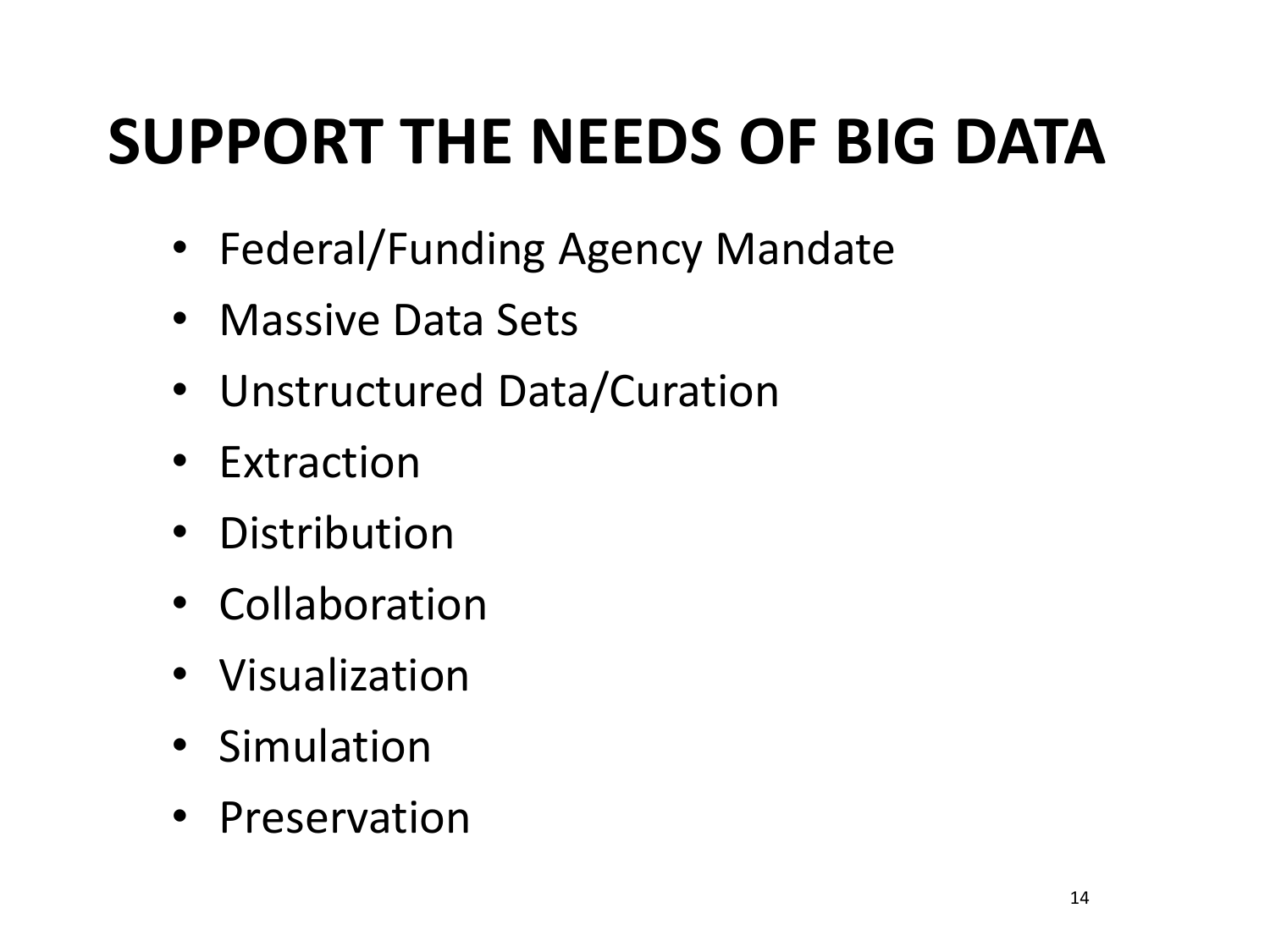## **SUPPORT THE NEEDS OF RESEARCH**

- **Navigate, Analyze, Synthesize**
- **Open Research/Continuous Scholarly Communication**
- **Scholarly Products to Scholarly Process**
- **Expertise Databases/Subject Ontologies**
- **Data Management Consulting**
- **Integration of Disparate Sources/Grey Literature**
- **Special Library/Informationalist Model**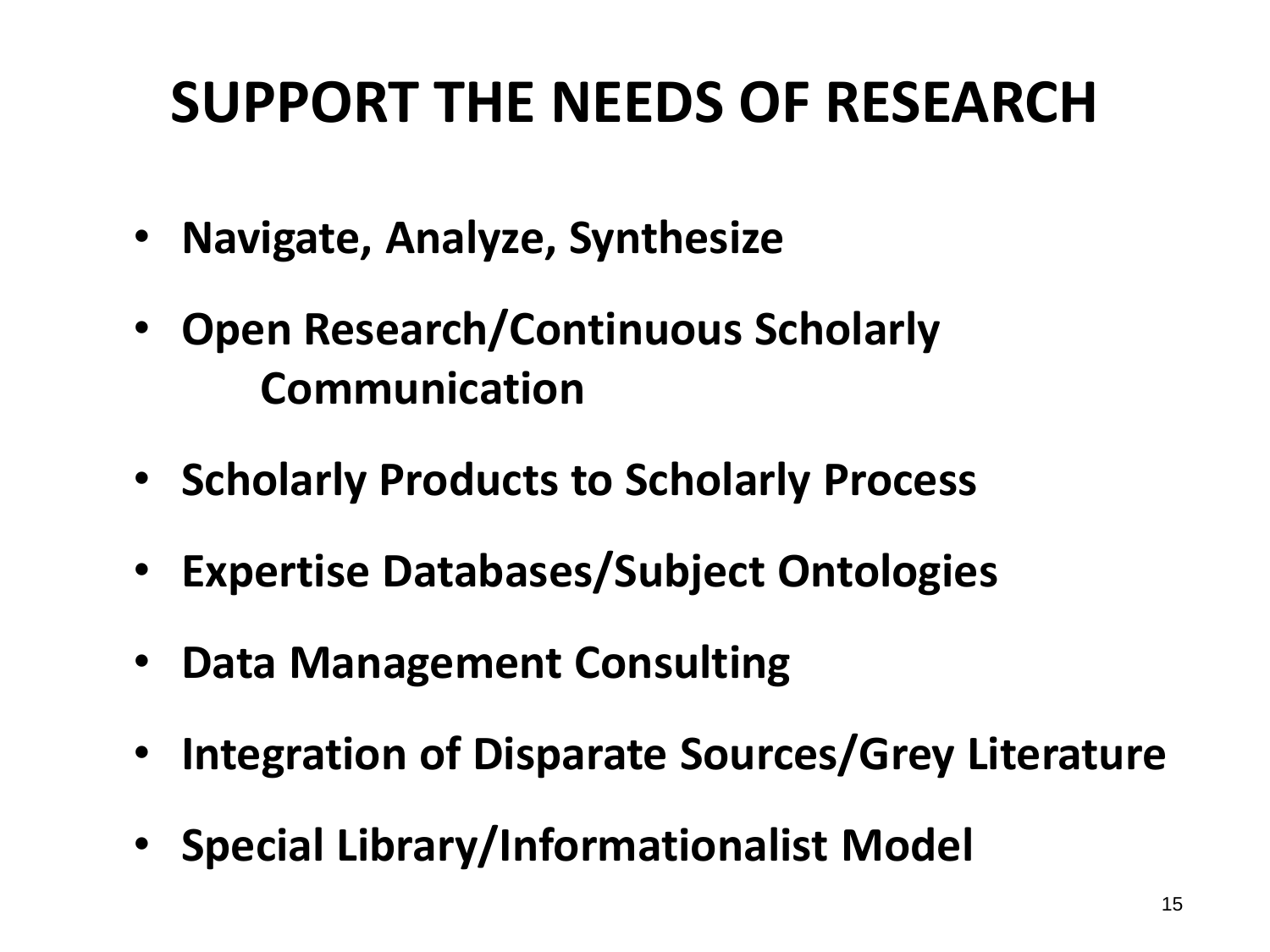## **DIGITAL LIBRARIES SOME META ISSUES**

- **Massive Surveillance**
- **Security Meltdowns**
- **Network Neutrality**
- **Corporate Control**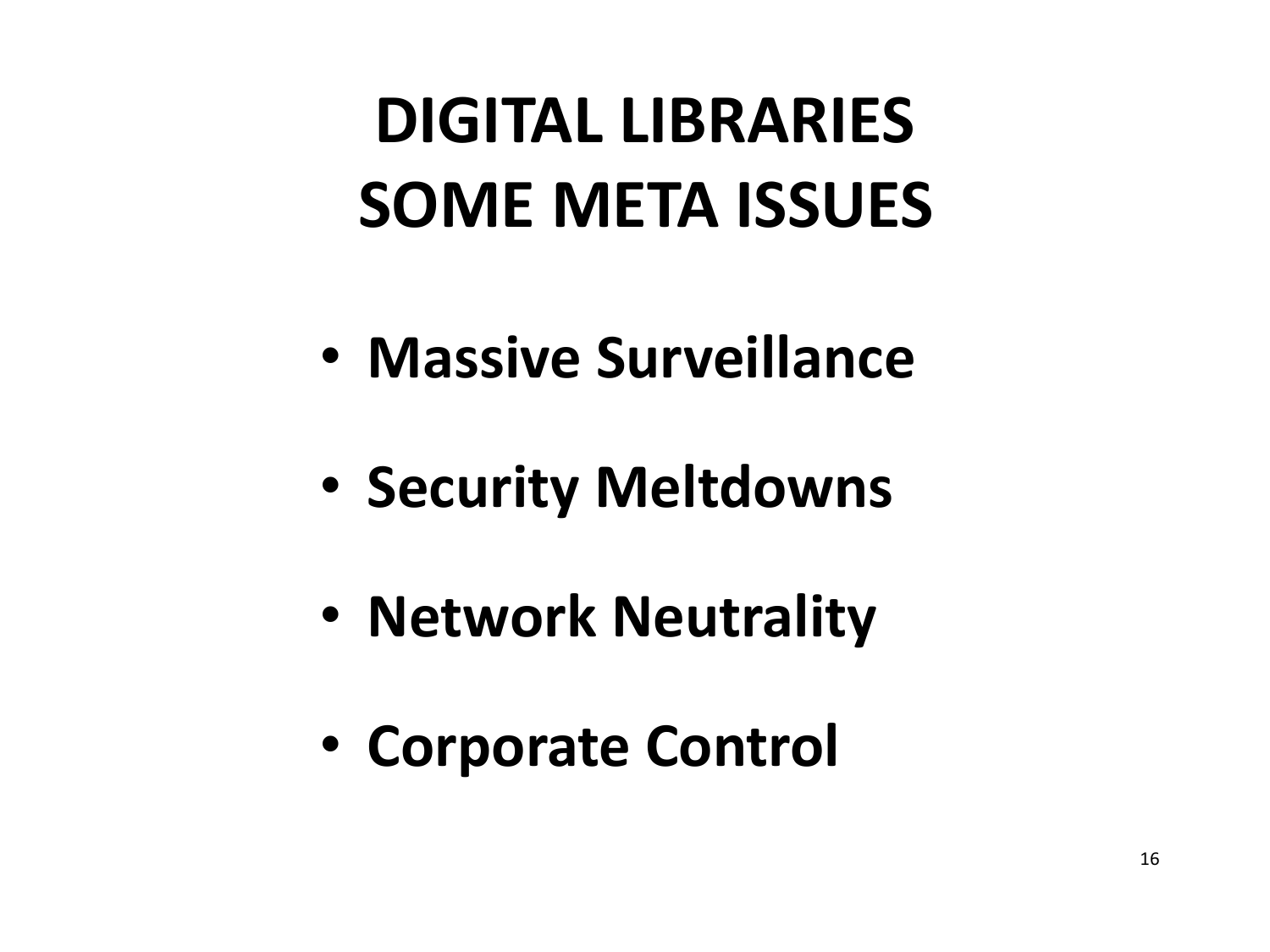### **RESPOND TO USER EXPECTATIONS**

- **Content**
- **Access**
- **Convenience**
- **New Capabilities**
- **Cost Reduction**
- **Participation**
- **Individual Productivity**
- **Individual Control**
- **Organizational Productivity**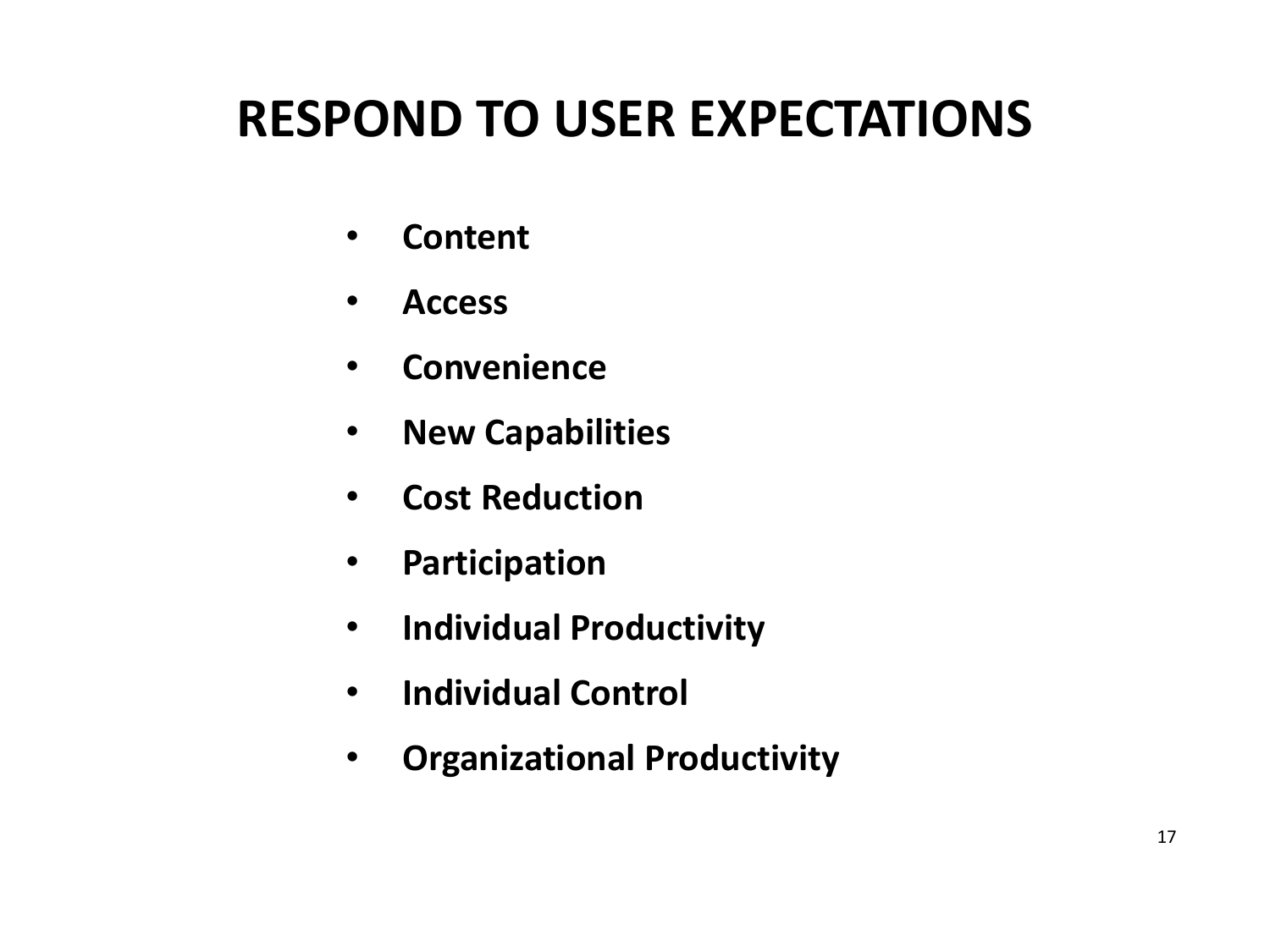## **ENHANCE THE USER EXPERIENCE**

- **Technology Ubiquity**
- **Point-of-Need Information**
- **Web-based Services**
- **Technology Sandbox**
- **Privacy Space**
- **Social Success**
- **Support Services**
- **Information Fluency**
- **Post-graduate Access**
- **Career Assistance**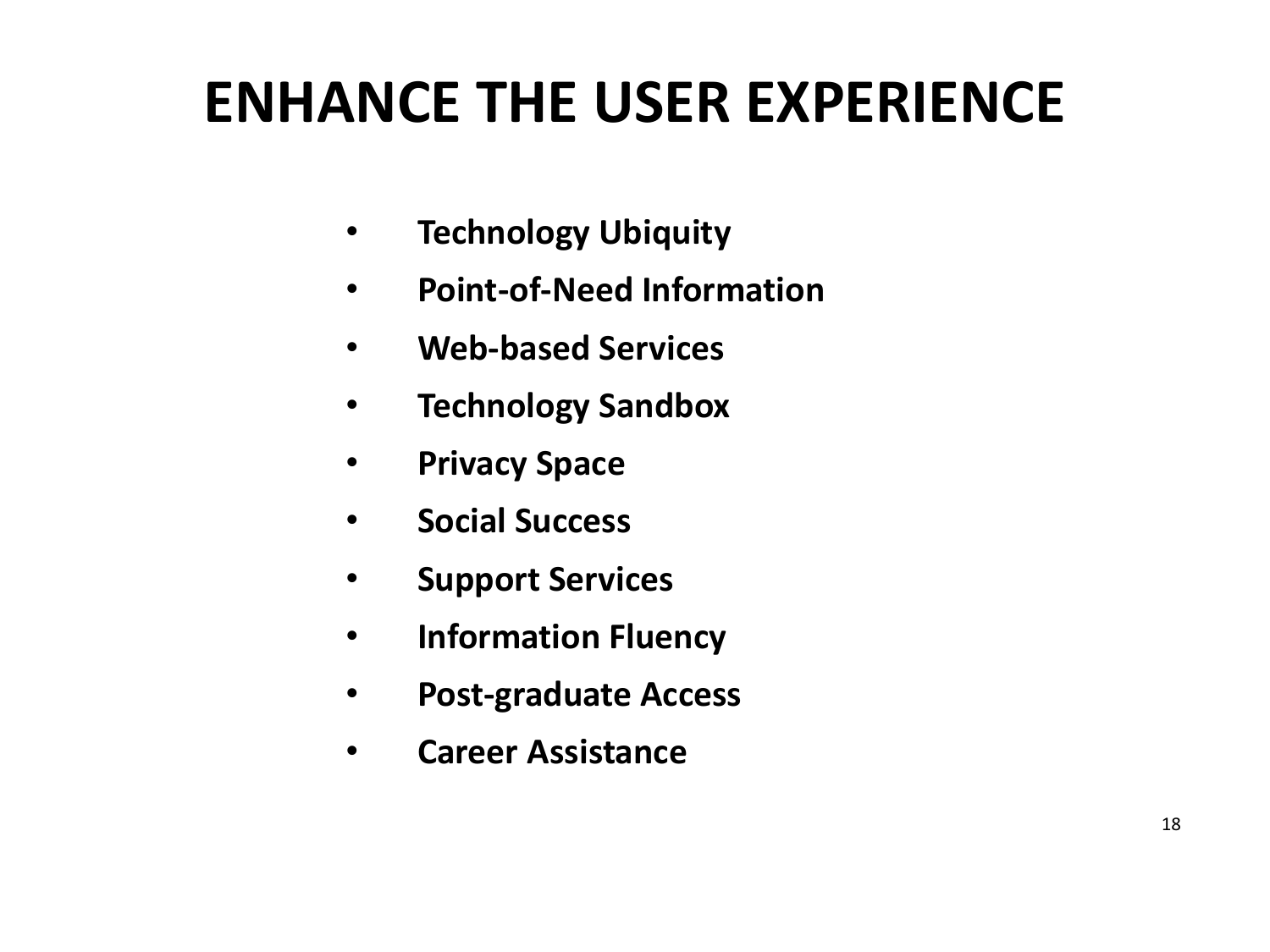## **EMBRACE THE "HUMAN" OBJECTIVES**

- Success (turn out well, attain desired end)
- Happiness (well-being and contentment)
- Productivity (achieving results or benefits)
- Progress (forward movement or betterment)
- Relationships (personal connections or attachments)
- Experiences (observation or participation)
- Impact (significant effect)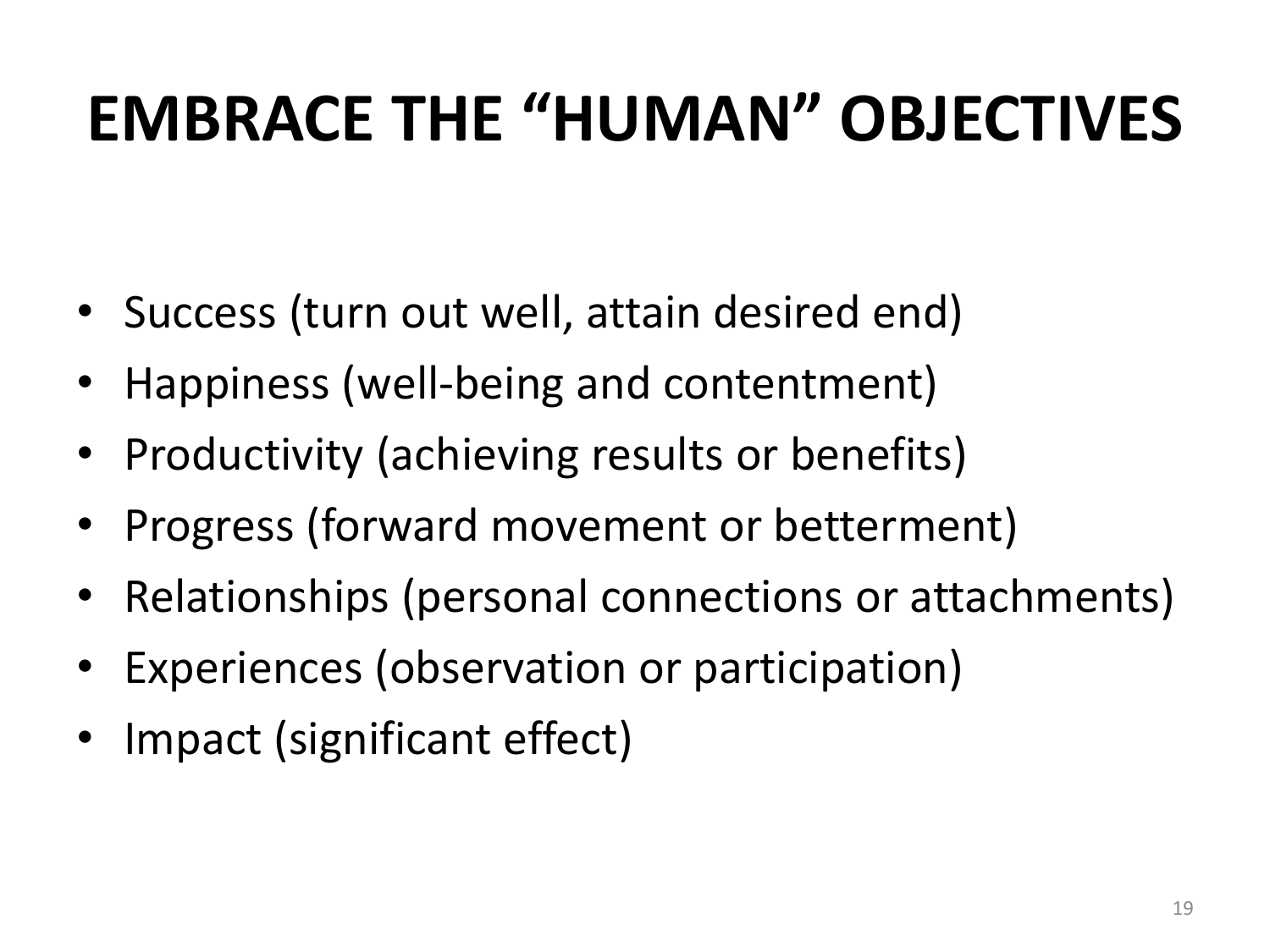### PREPARE FOR ACCOUNTABILITY AND ASSESSMENT

- **Institutional Expectations**
- **Government/Funder Mandate**
- **Measures Of User Satisfaction**
- **Measures Of Market Penetration**
- **Measures Of Success**
- **Measures Of Impact**
- **Measures Of Cost Effectiveness**
- **System Design For Usability**
- **Insanity of Most ROI**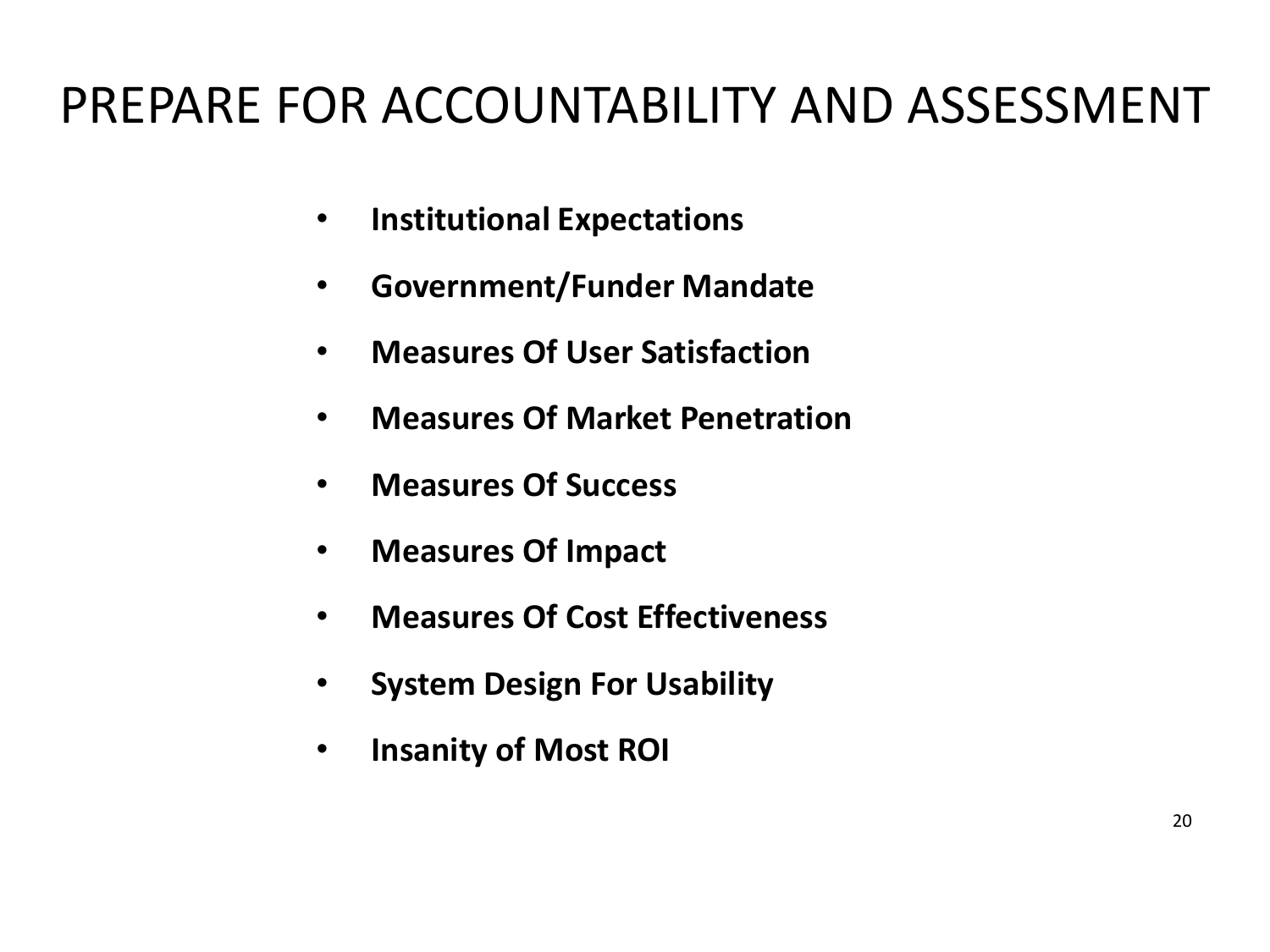## **HOW ARE WE ESSENTIAL T0 OUR COMMUNITIES AND DECISION MAKERS?**

- Student /Citizen Success
- Faculty/Researcher Productivity
- Campus/Community Economy
- Institutional/Community Values
- University/Community Reputation

### VIRTUAL/VIRTUOSO/VIRTUOUS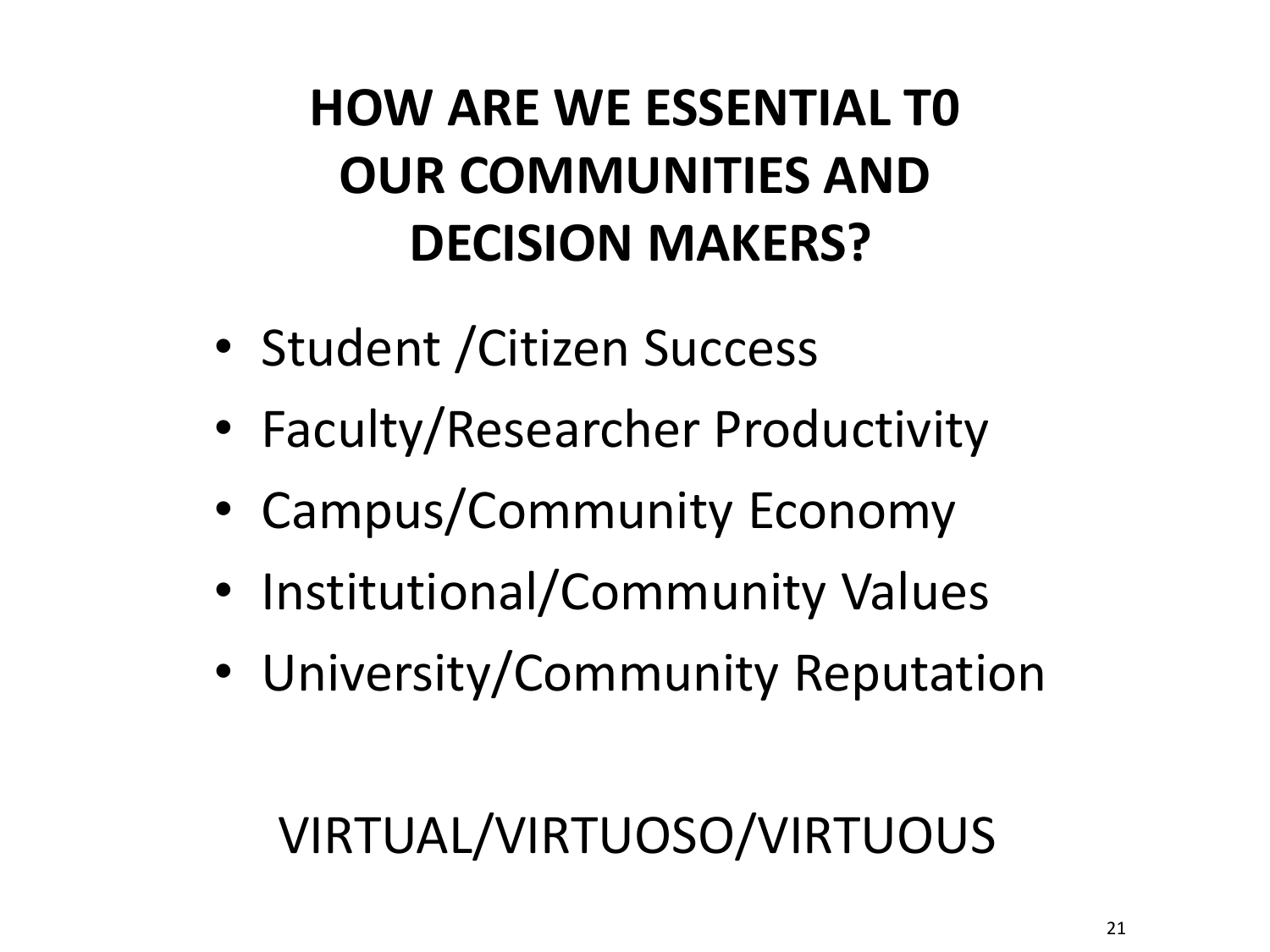## SETTING THE R&D AGENDA

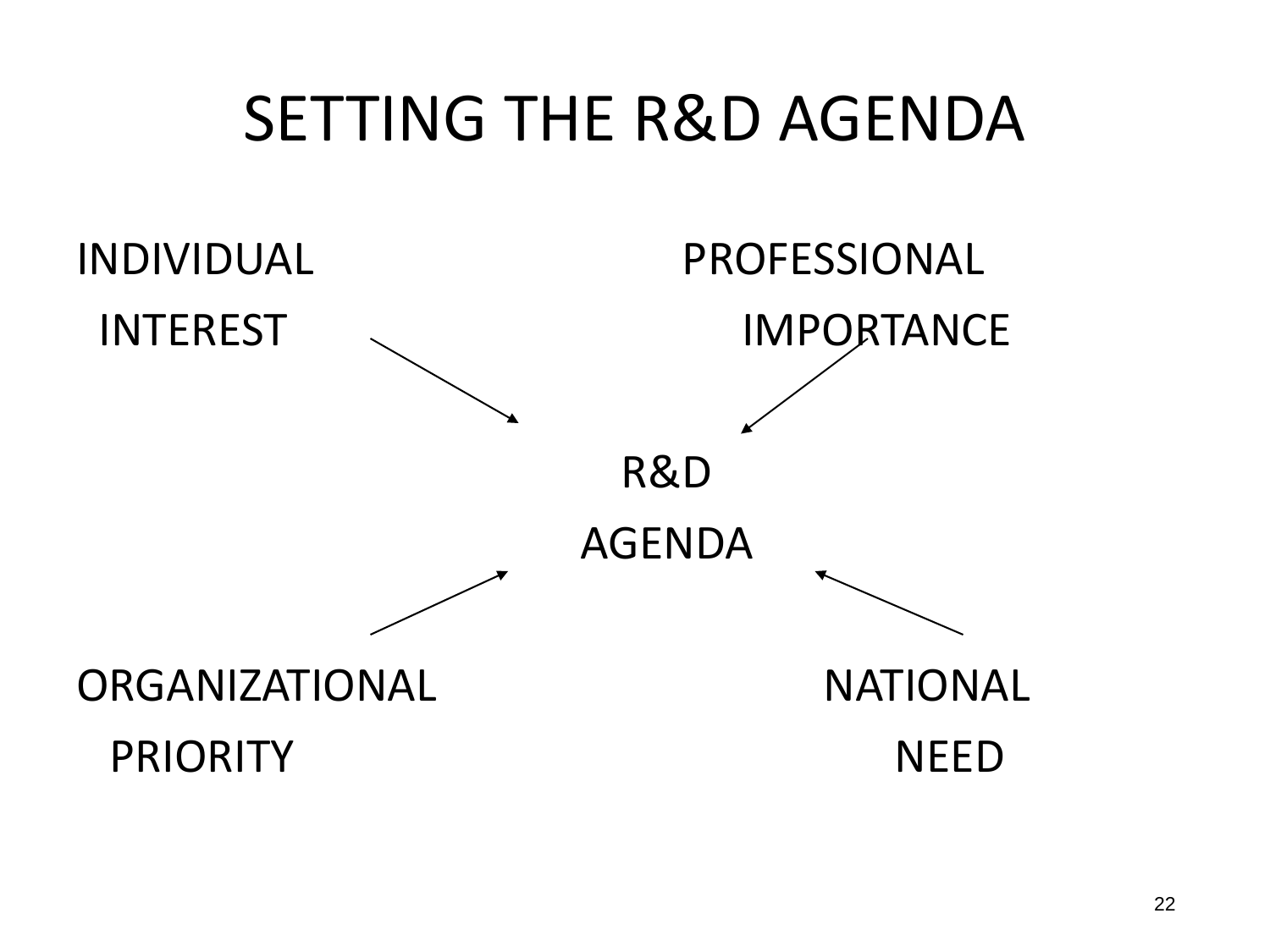## **THE R&D ENTERPRISE IN THE LIBRARY**

- **New Knowledge Creation**
- **Laboratory for Experimentation**
- **Magnet for New Skills/Capabilities**
- **Venue for Faculty Collaboration**
- **Venue for Corporate Collaboration**
- **Solve Library Problems**
- **Solve Information Problems**
- **Solve Technology Problems**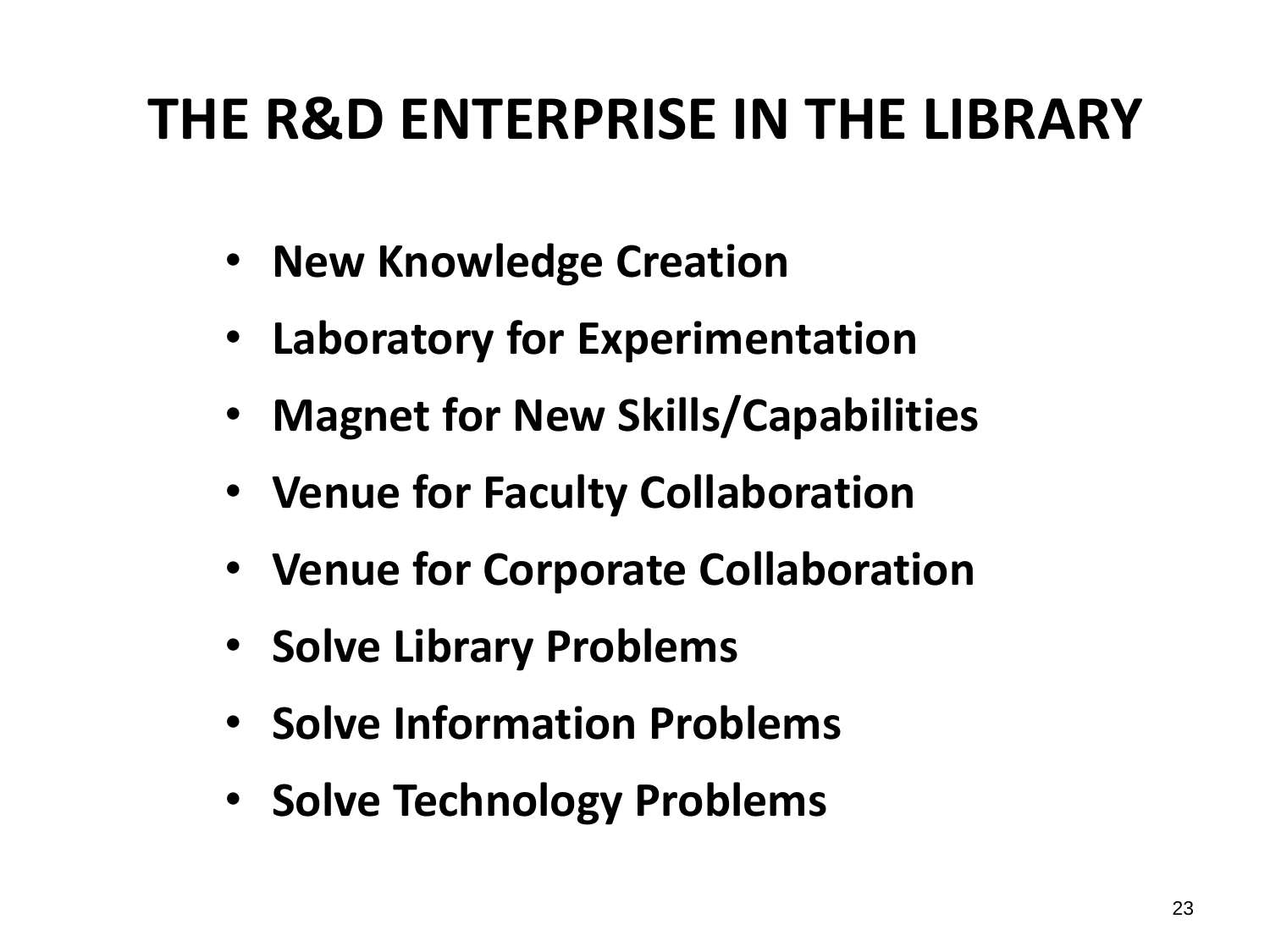## **THE R&D ENTERPRISE IN THE LIBRARY**

- **Potential for Capitalization/Technology Transfer**
- **Foundation and Federal Funding**
- **Library Credibility and Visibility**
- **Support for Decision Making**
- **Organizational Culture**
- **Digital Library Program Development**
- **Organizational Risks**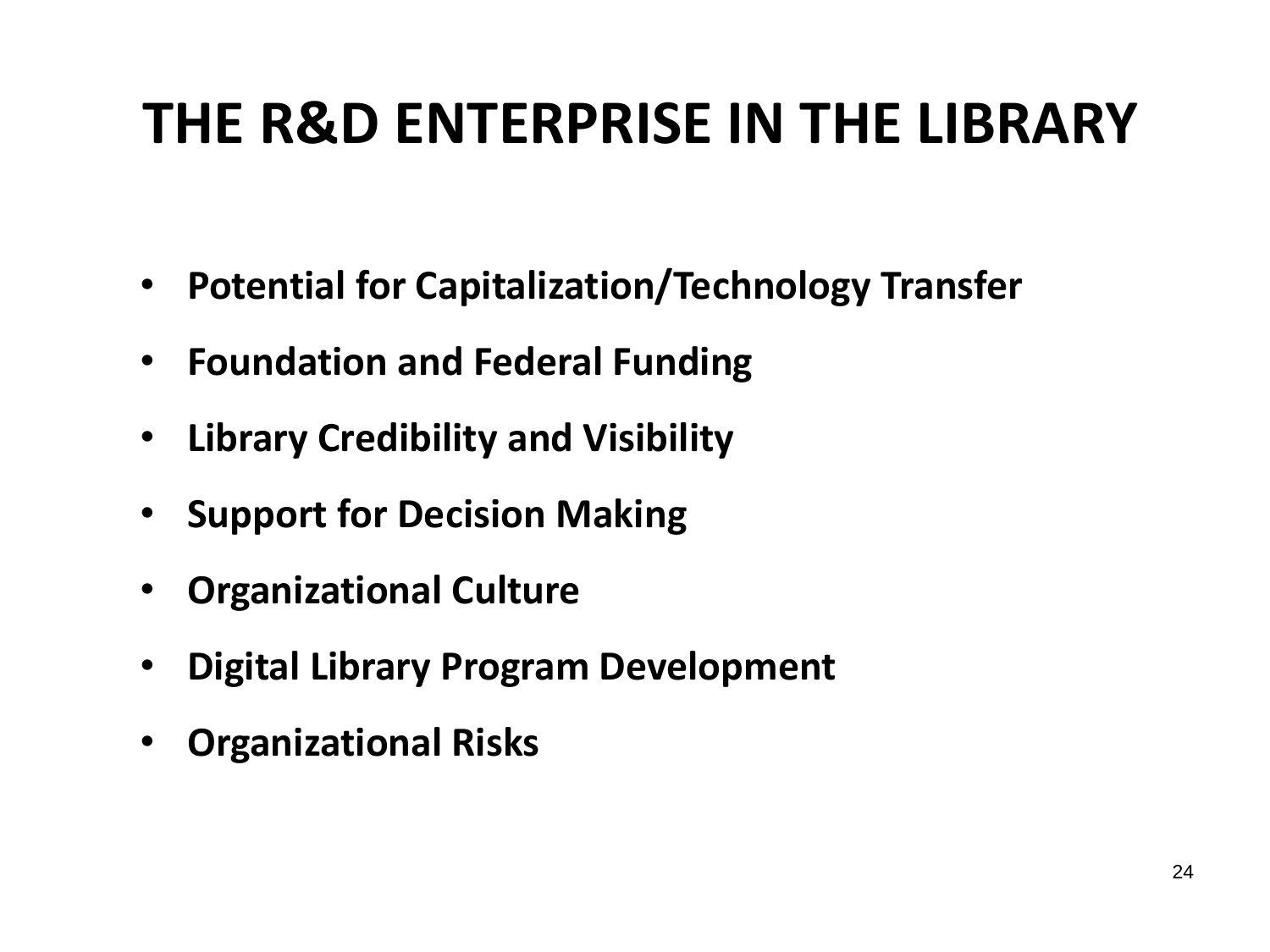## **FORUMS FOR COOPERATION**

- **Library Systems**
- **Local and Regional Cooperation Publisher Collaboration**
- **State Projects**
- **Multi-State Projects**
- **National Consortia/Projects**
- **International Partnerships**
- **Researcher Collaboration**
- 
- **Collaboration with Technology Organizations**
- **Corporate Partnerships**
- **Business Partnerships**

#### **REACHING OUT TO CULTURAL COMMUNITY PROMOTING NEW COMBINATIONS THRU PUBLIC-PRIVATE PARTNERSHIPS**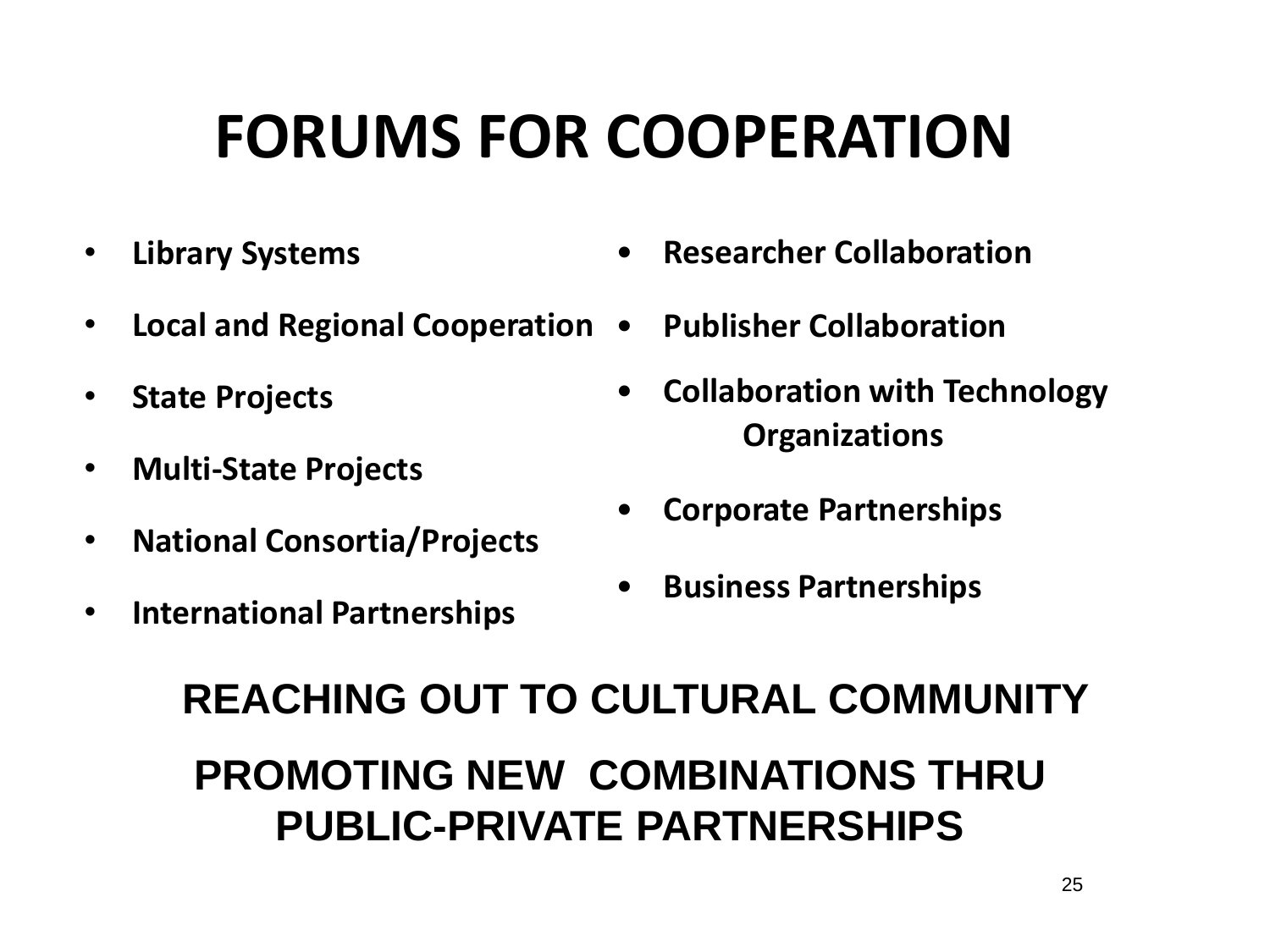## **RADICAL COLLABORATION**

- **Centers for Excellence**
- **Mass Production**
- **New Infrastructure**
- **New Initiatives**

### **Quality/Productivity/Innovation**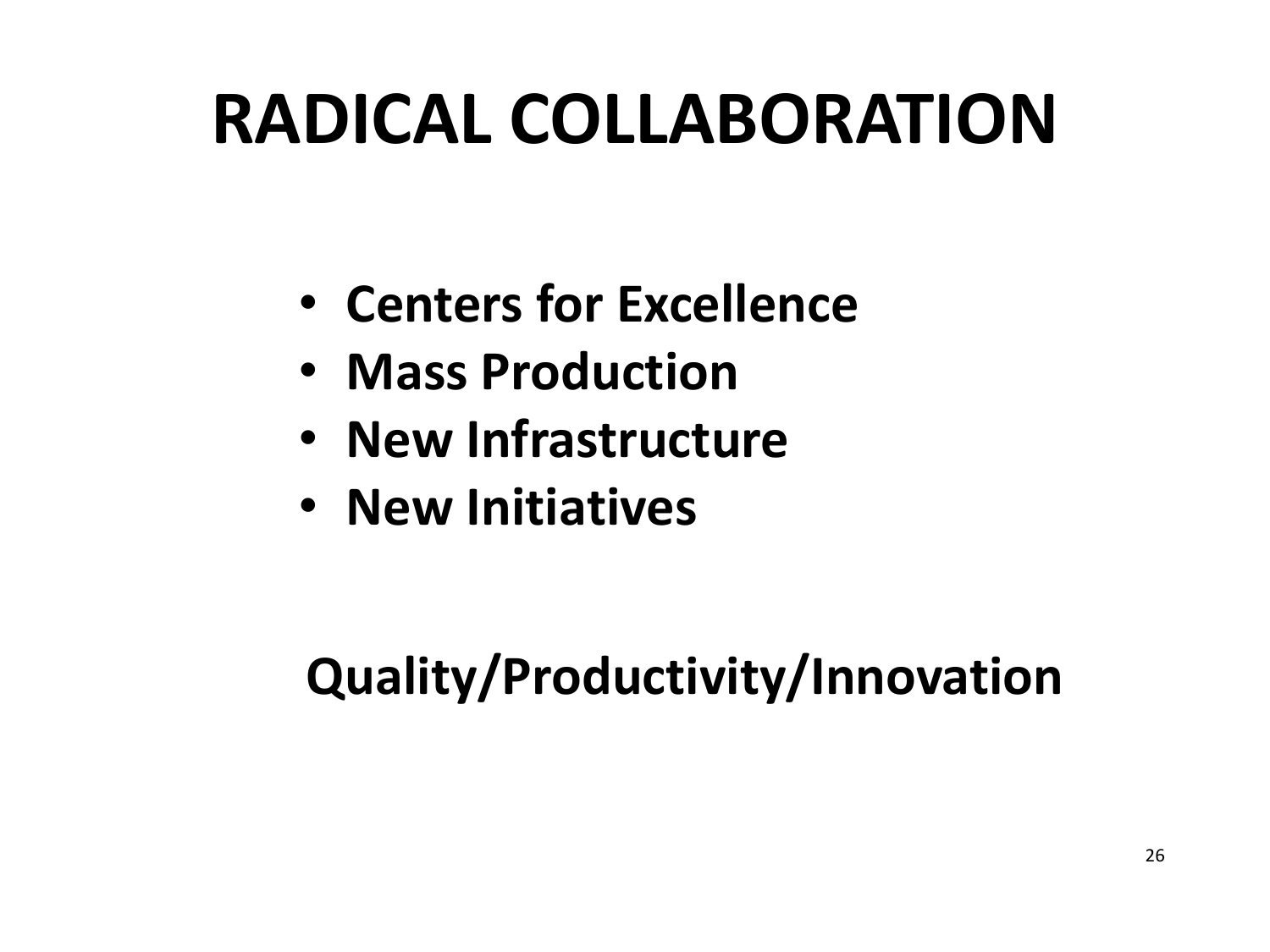#### **ADVOCATE THE INFORMATION POLICY AGENDA**

- **INTELLECTUAL FREEDOM**
- **PRIVACY**
- **CIVIL LIBERTIES**
- **EDUCATION PROGRAMS**
- **RESEARCH PROGRAMS**
- **INTERNET DEVELOPMENT**
- **TELECOMMUNICATIONS**
- **GOVERNMENT INFORMATION**
- **APPROPRIATIONS**
- **WORKFORCE POLICY**
- **FIGHTING THE COPYRIGHT WARS**

**HOPE/POWER/ACTION THROUGH COLLABORATION**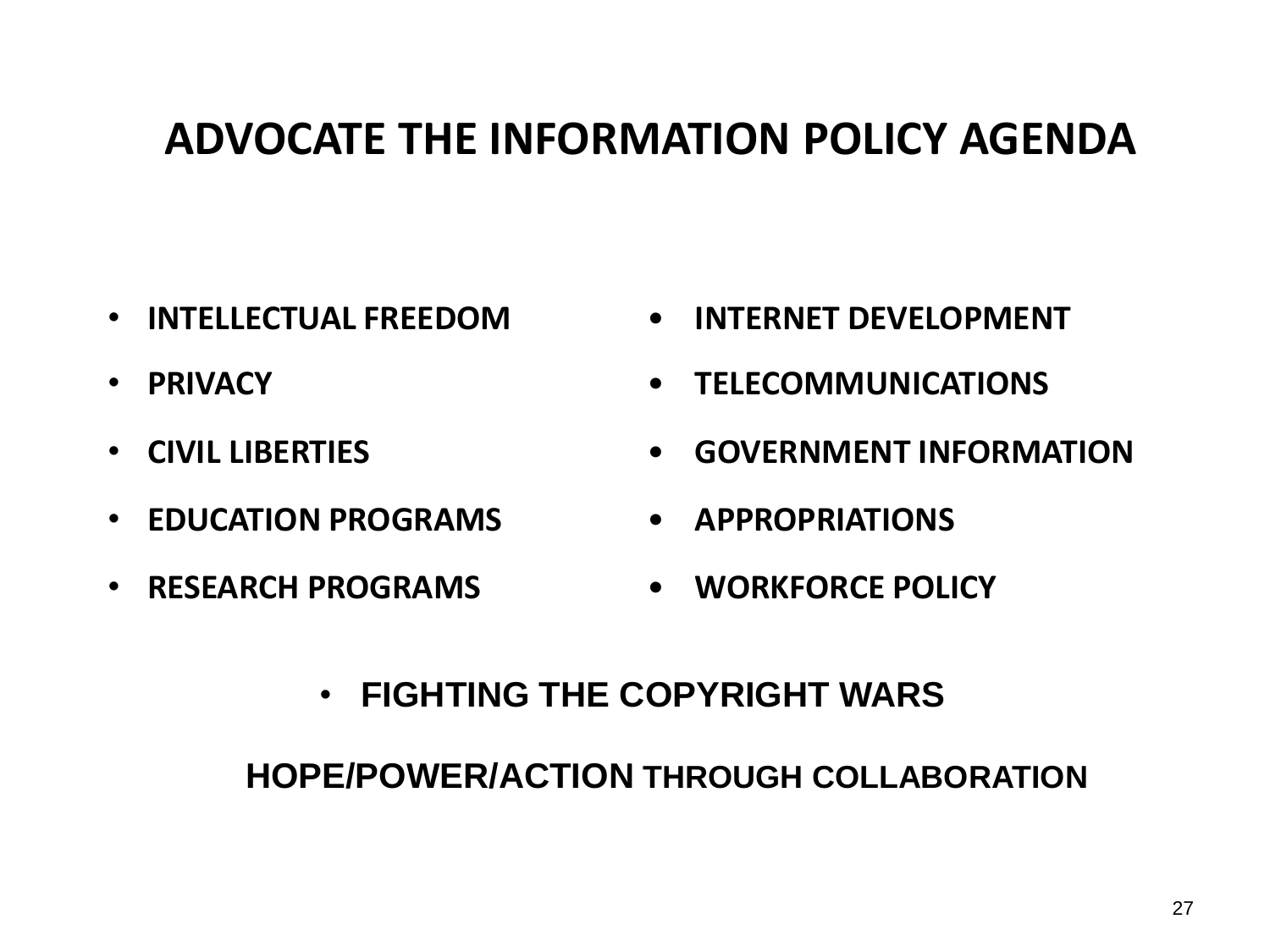## POLITICAL ADVOCACY THE LIBRARY ROLE

- **Knowledgeable Resources for the Community**
- **Political and Legislative Advocates for Community Interests**
- **Educators of Community on Priority Issues**
- **Documenters of Impact of Legislative Actions**
- **Promoters of Campus and Community Coalitions**
- **Enablers of Successful Models Which Support Political Agenda**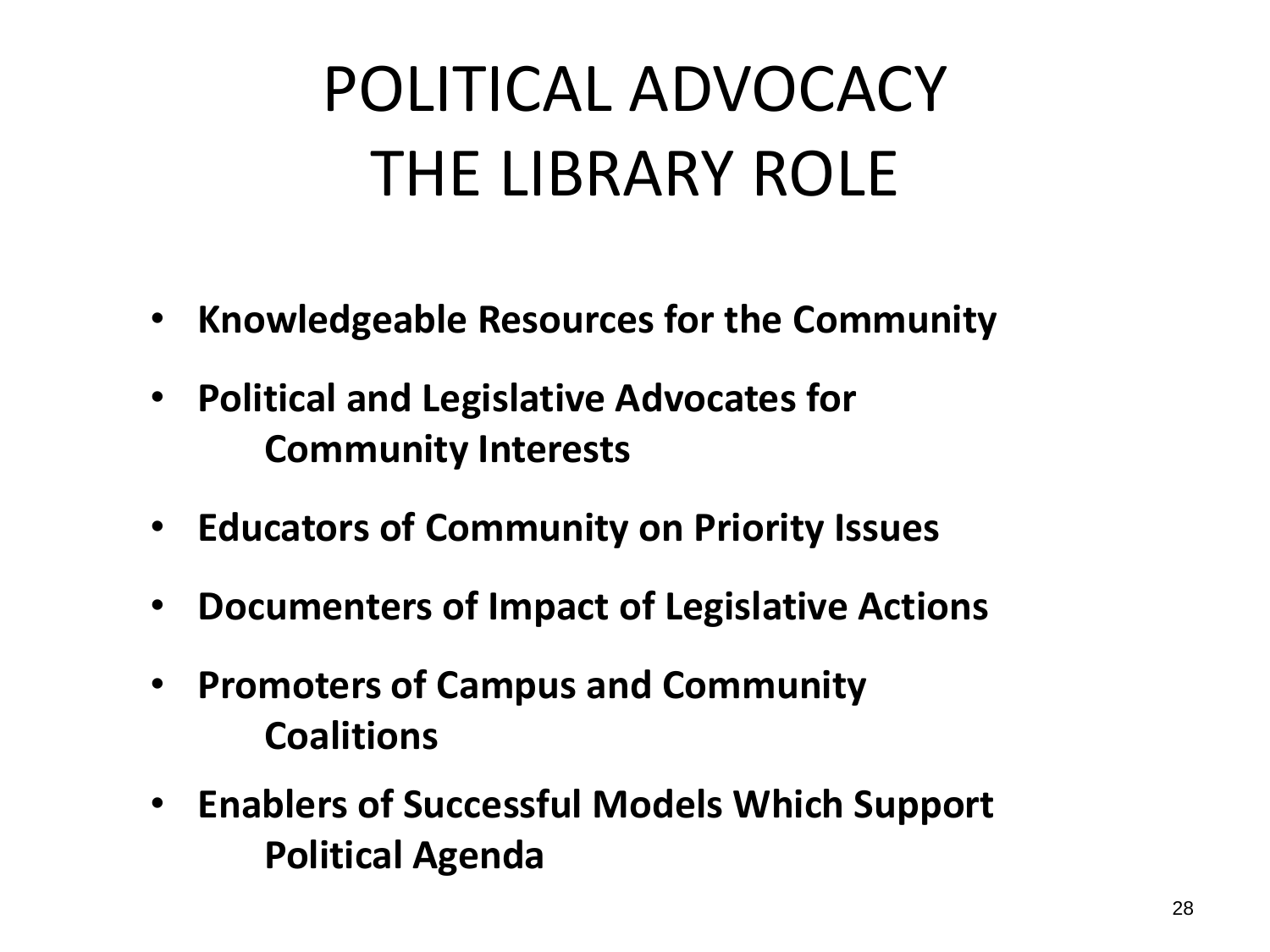### **WHAT ARE THE IMPLICATIONS FOR LIBRARY STAFFING?**

- **Professionals With Diverse Academic Backgrounds**
- **Wide Range of New Professional Assignments**
- **New Roles of Support Staff and Students**
- **Messy/Fluid Organizational Structures**

- **Impact on Values, Outlooks and Styles**
- **Impact on Campus Understanding, Recognition and Respect**
- **Impact on Organizational Relevance and Impact**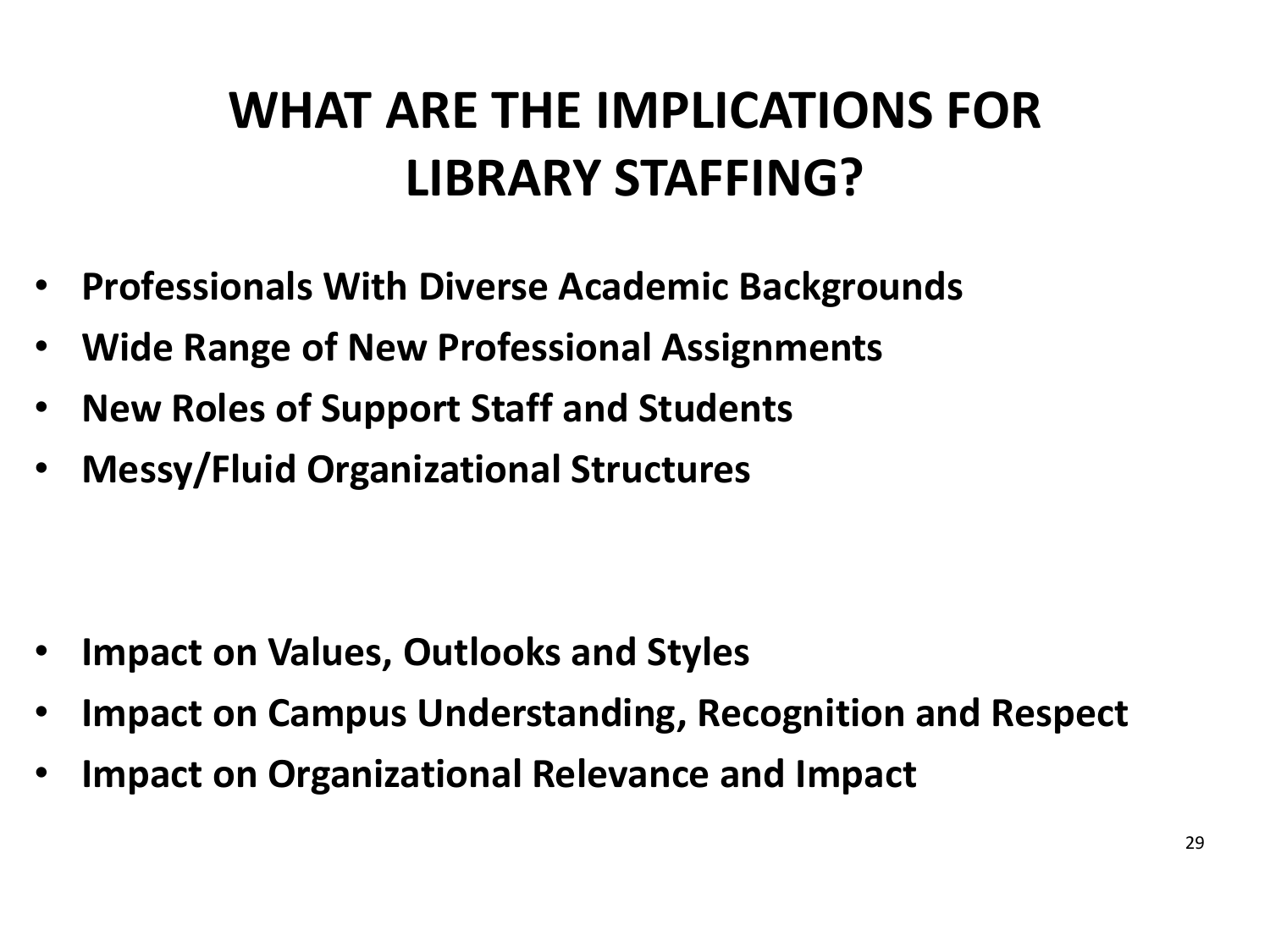#### **CAPABILITIES OF THE 21ST CENTURY LIBRARY INFORMATION PROFESSIONAL**

- **Deep Subject, Process, or Technical Expertise**
- **Deep Service Commitment**
- **Commitment to Research and Development**
- **Commitment to Assessment and Evaluation**
- **Communication and Marketing Skills**
- **Project Development and Management Skills**
- **Political Engagement**
- **Resource Development Skills**
- **Commitment to Rigor**
- **Entrepreneurial Spirit**
- **Commitment to Collaboration**
- **Commitment to Social Justice**
- **Leadership/Inspirational Capacity**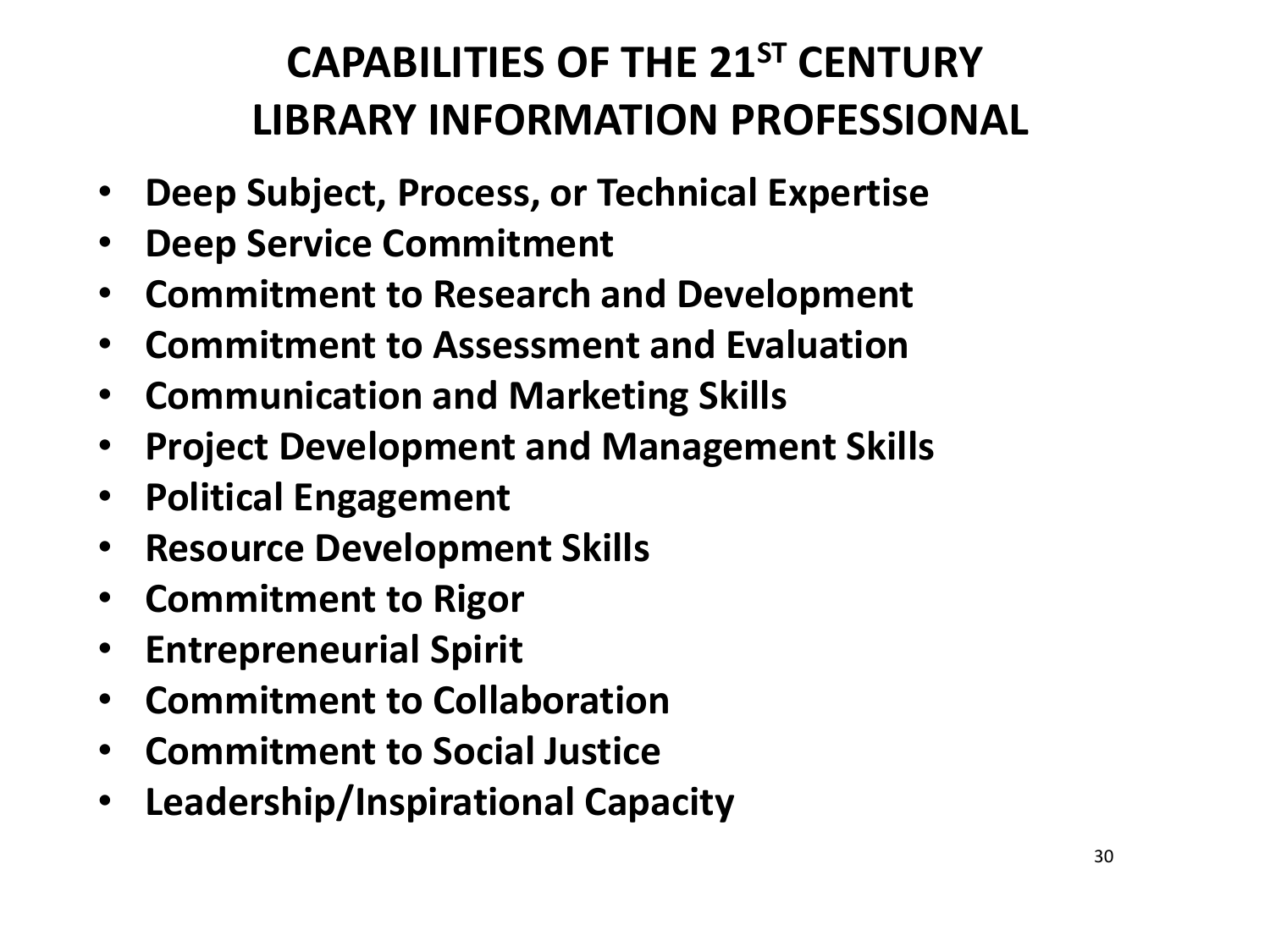## **FUTURE LIBRARY PROFESSIONAL**

- **Clear Sense of Mission**
- **Self Vision**
- **Base of Knowledge**
- **Strategic Positioning**
- **Continuous Improvement**
- **Powerful Professional Voice**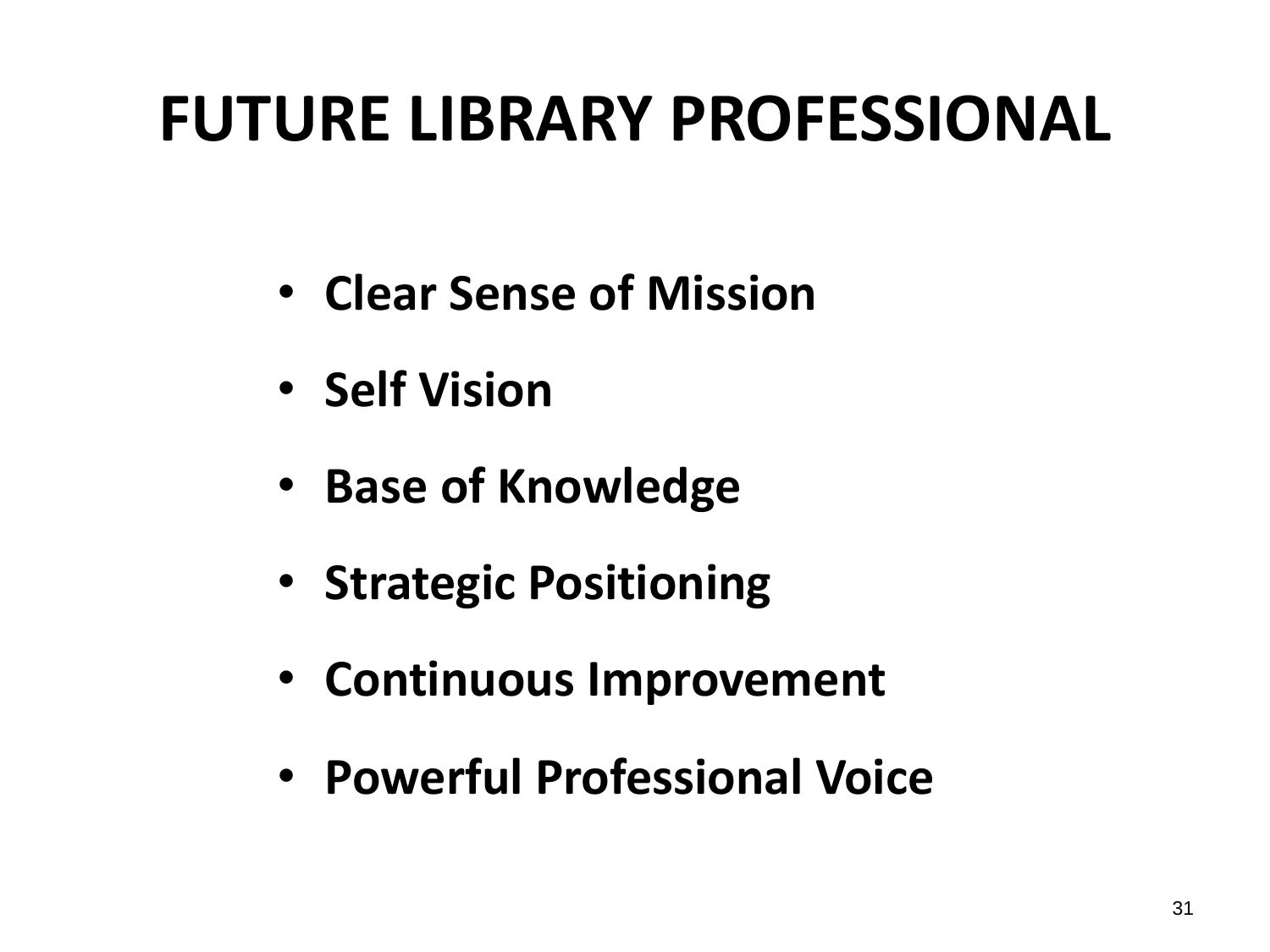#### **SCHIZOPHRENIC ORGANIZATIONAL MODELS IN LIBRARIES**

• **Conventional Administrative Hierarchy and Consultative Governance/Bureaucracy**

• **Centralized Planning and Resource Allocation Systems and Loosely Coupled Structures and Maverick Units and Entrepreneurial Enterprises**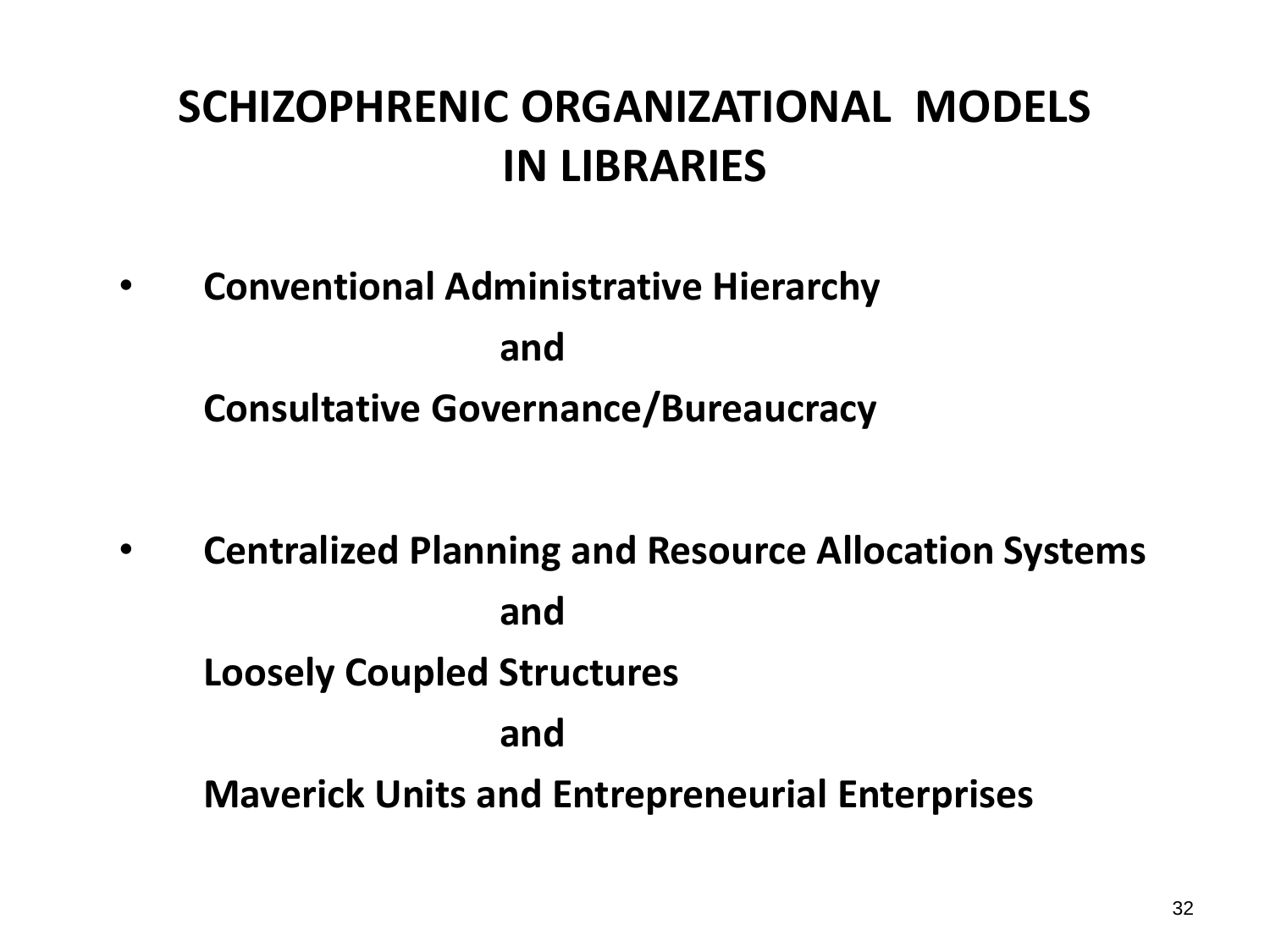#### **INFORMATION ORGANIZATION AND INNOVATION**

- **Redefining the Physical Expertise Intellectual Infrastructure**
- **Understanding the Geography Psychology Economics of Innovation**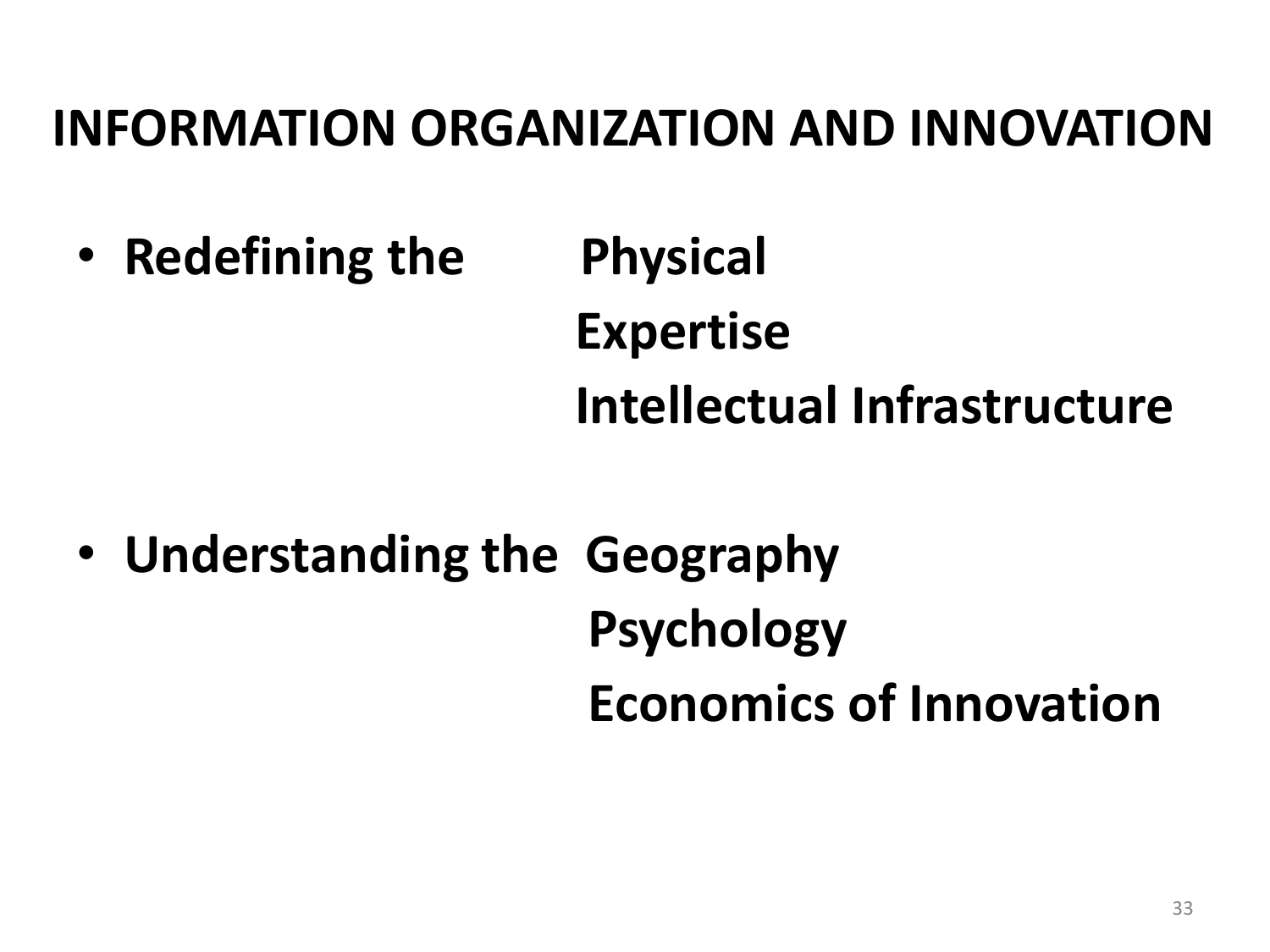# **RANGE OF ORGANIZATIONAL CHARACTERISTICS**

- **Centralization and Decentralization**
- **Hierarchy and Distribution**
- **Bureaucracy and Adhocracy**
- **Simplicity and Complexity**
- **Formality and Informality**
- **Administration and Entrepreneurship**
- **Authority and Collaboration**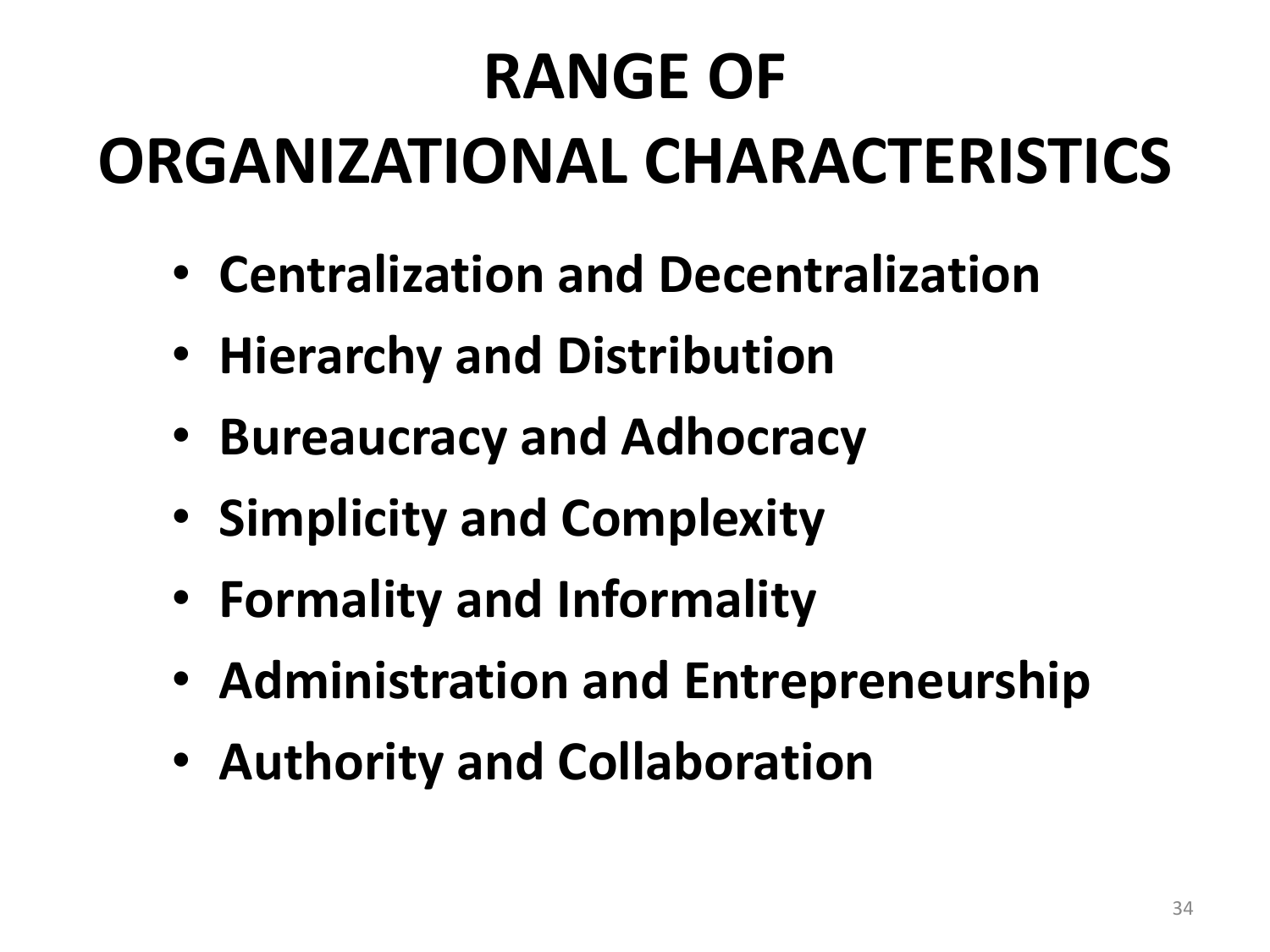## **EMPLOYEE-ORGANIZATION LINKAGES**

- **Two Categories of Linkages**
	- **Membership Status**
	- **Quality of Membership**
- **Concept of Exchange Relationship or Psychological Contract**
- **Societal and Profession Trends Affecting Kinds and Depths of Bonds**
- **Organizational Commitment**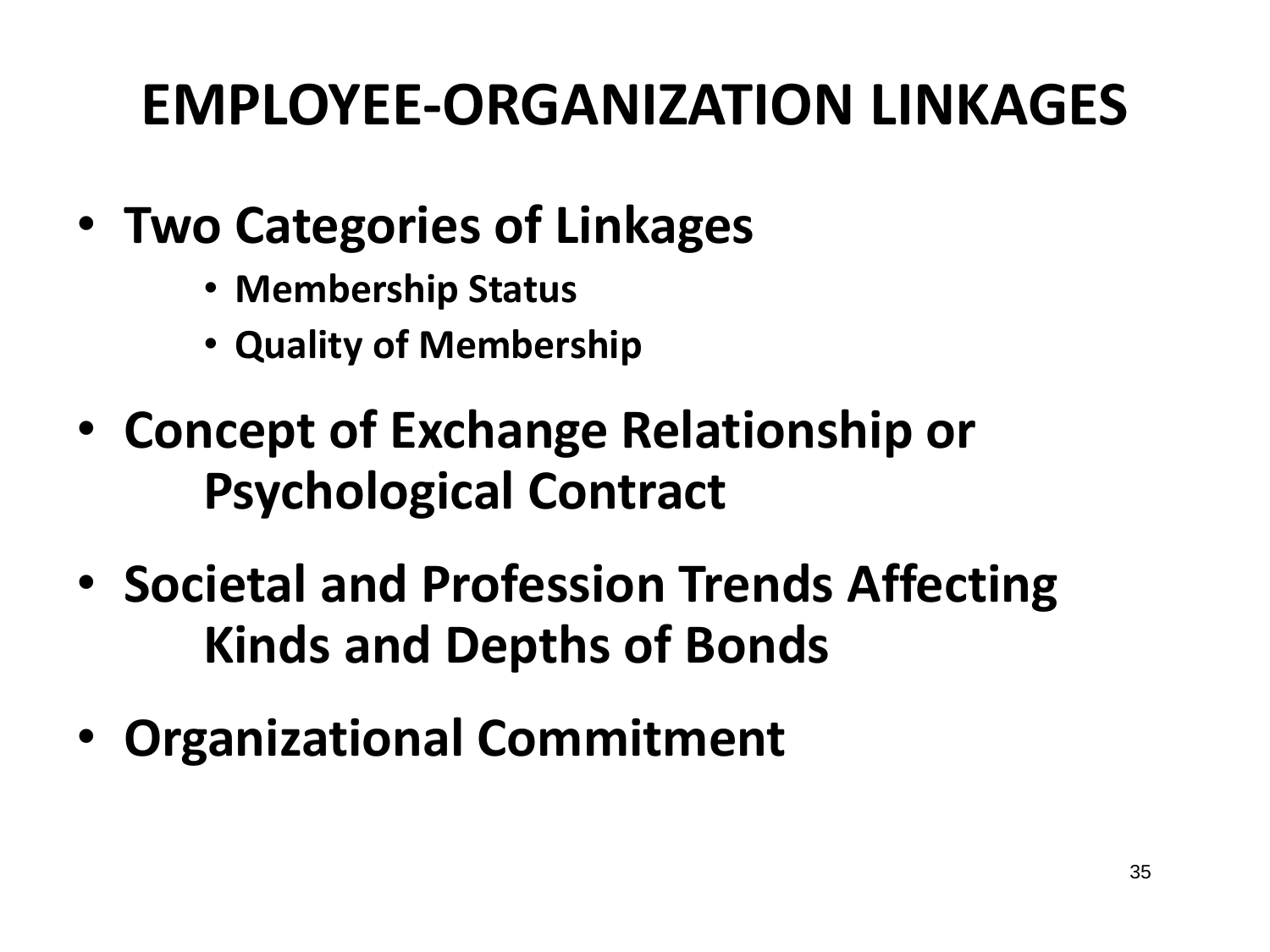## **ORGANIZATIONAL COMMITMENT**

- **A strong belief in and acceptance of the organization's goals and values**
- **A willingness to exert considerable effort on behalf of the organization**
- **A strong desire to maintain membership in the organization**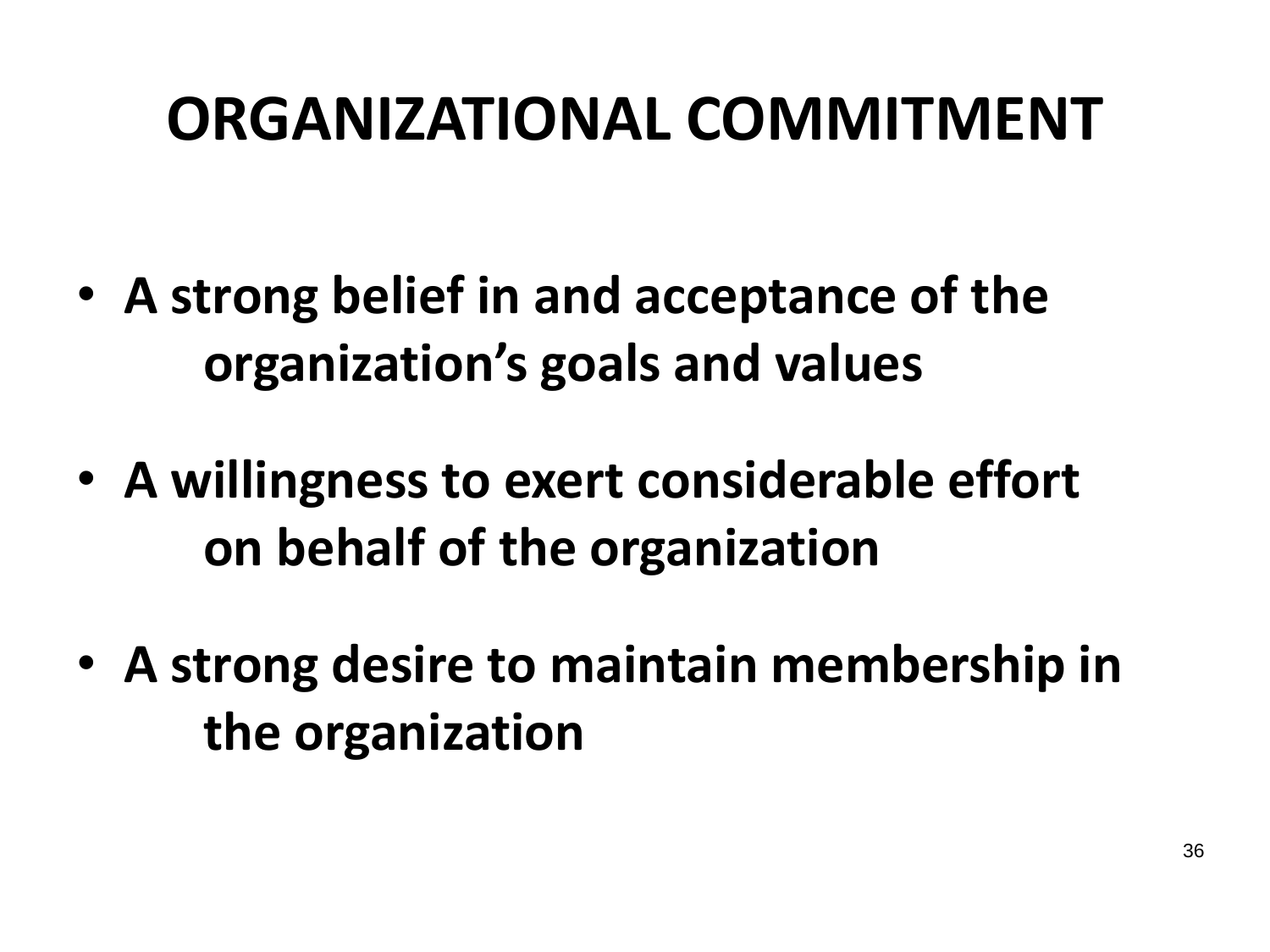# **WHAT IS LEADERSHIP?**

- **Setting a direction.**
- **Hiring and developing really great people.**
- **Securing the resources.**
- **Asking the hard questions.**
- **Advancing a professional voice.**
- **Just getting out of the way!!**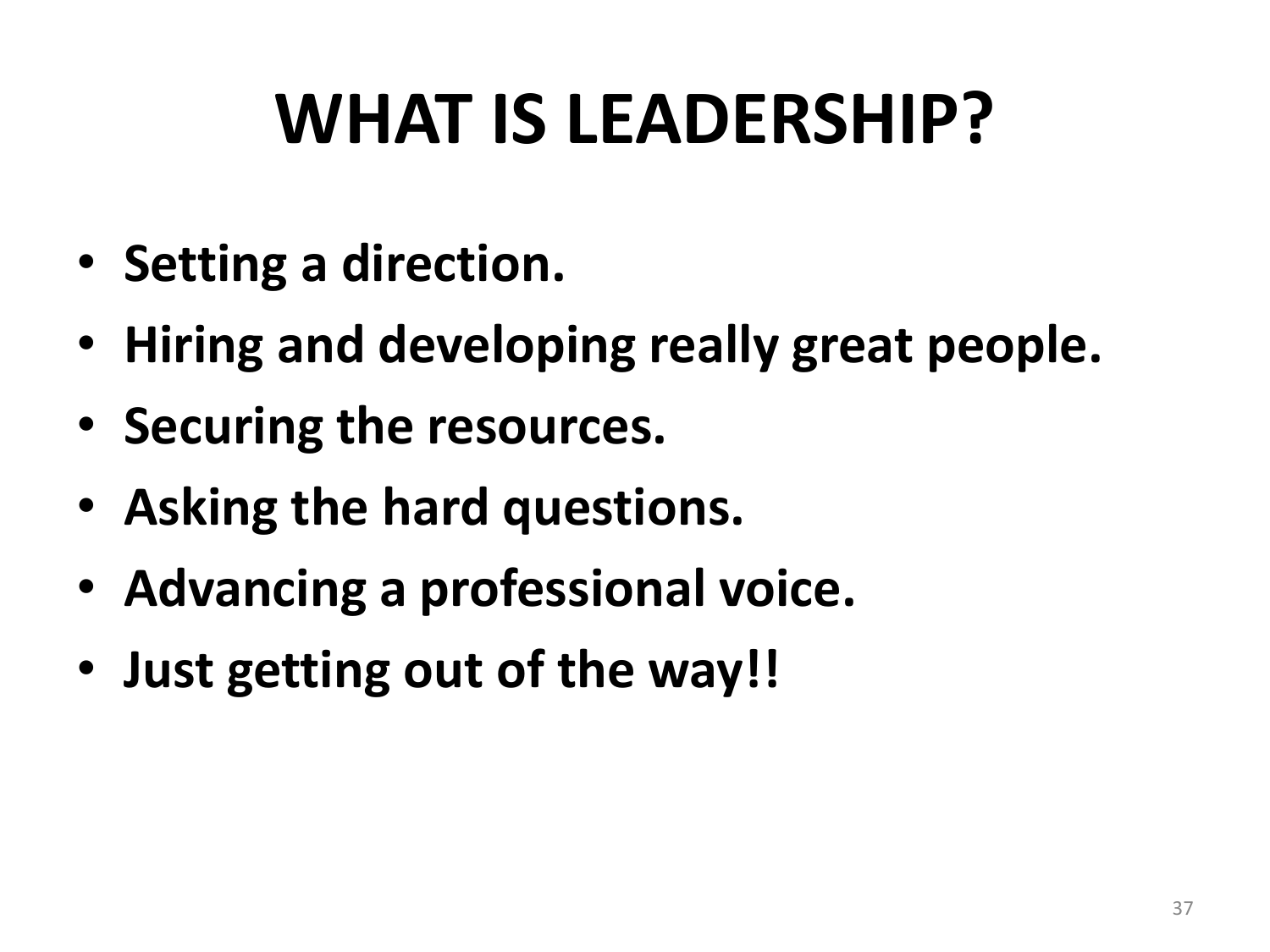# **WHAT DO WE MEAN BY INNOVATION**?

- **new method, idea or product**
- **systematic application of new knowledge to new resources to produce new goods or new services**

#### **MARKET**

• **process of lowering the costs or increasing the benefits of a task**

#### **VALUE**

• **result of thinking deliberately about existing problems and unmet needs**

#### **SOLUTIONS**

**EVOLUTIONARY (incremental)**

**REVOLUTIONARY (disruptive/discontinuous)**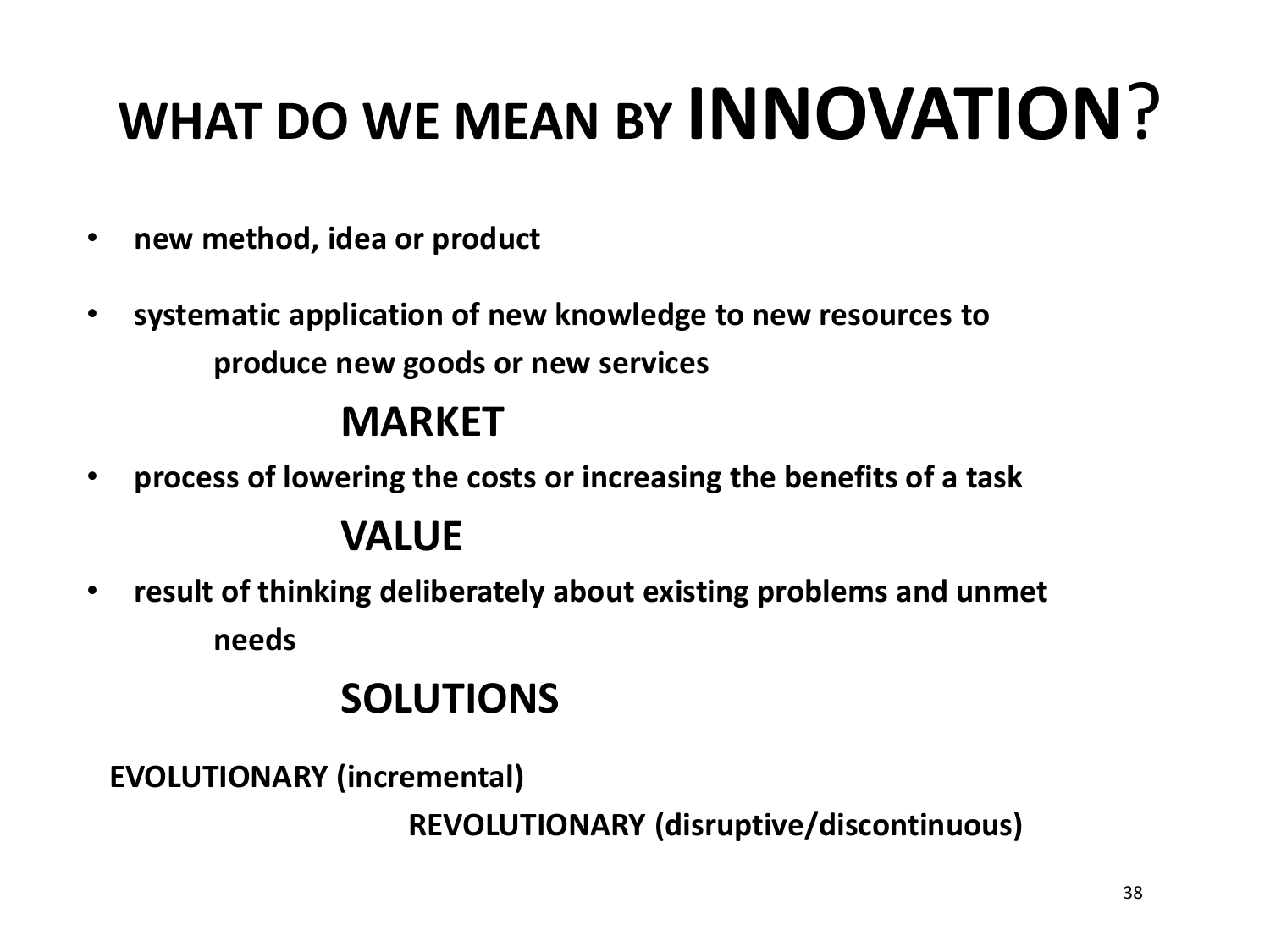## CONTEXT FOR INFORMATION WORK (Marina Gorbis, EDUCAUSE Review, May/June 2016)

- **Smart Machines: Human Machine Symbiosis**
- **Coordination Economics: Social Structured Value Creation**
- **Immersive Collaboration: Blended Reality**
- **Maker Mindset: Democratizing Creation**
- **Opportunities for Globalization and Inclusion**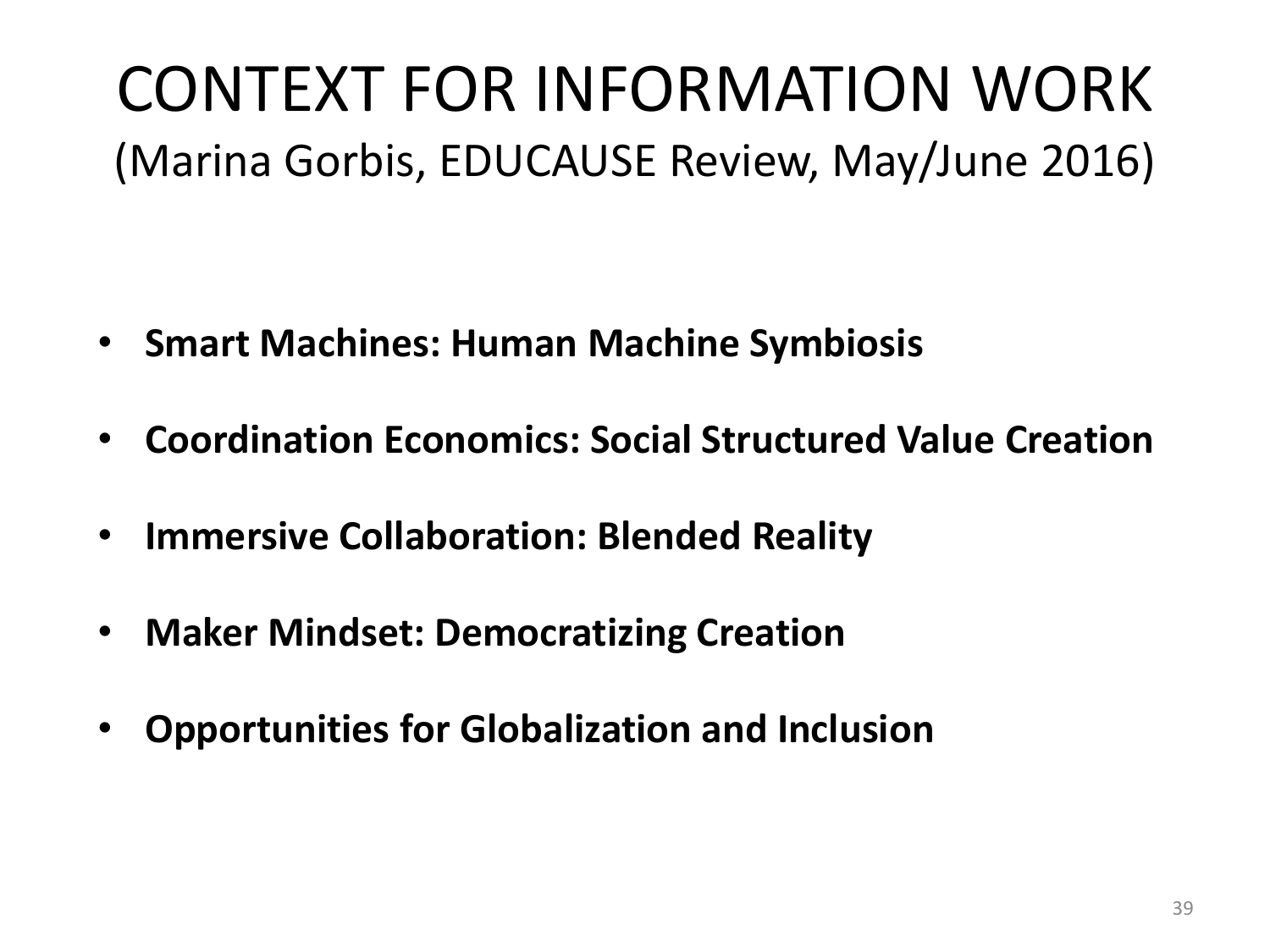### **WHAT DO WE MEAN BY TRANSFORM?**

- **to change in composition or structure WHAT WE ARE/WHAT WE DO**
- **to change the outward form or appearance HOW WE ARE VIEWED/UNDERSTOOD**
- **to change in character or condition HOW WE DO IT**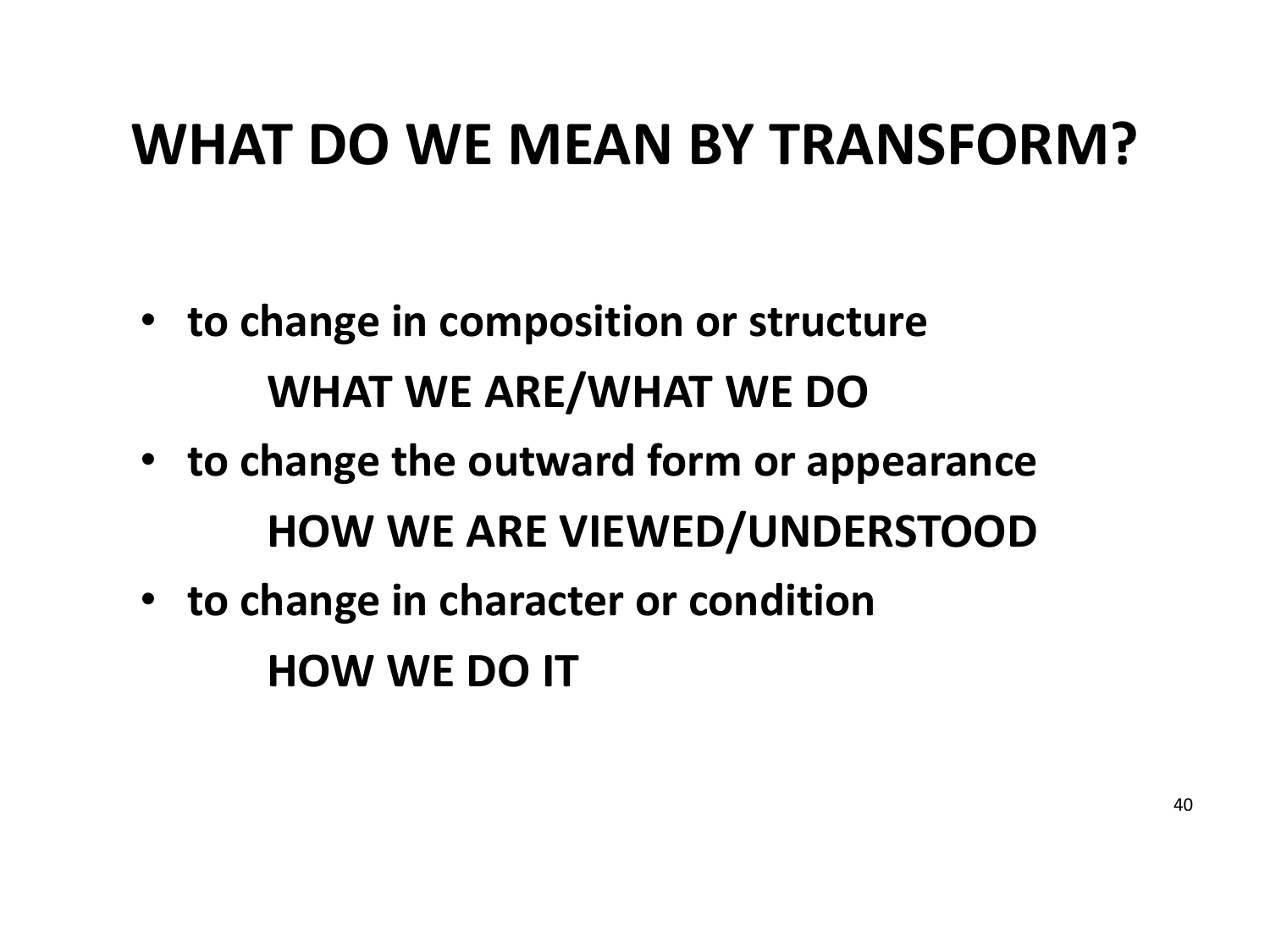## **WHERE ARE WE GOING?**

**RELEVANCE**

**IMPACT**

**VALUE**

**SURVIVAL**

### **EXTINCTION**

**PHYLETIC - one species evolves into another**

**TERMINAL - termination of species/no descendants**